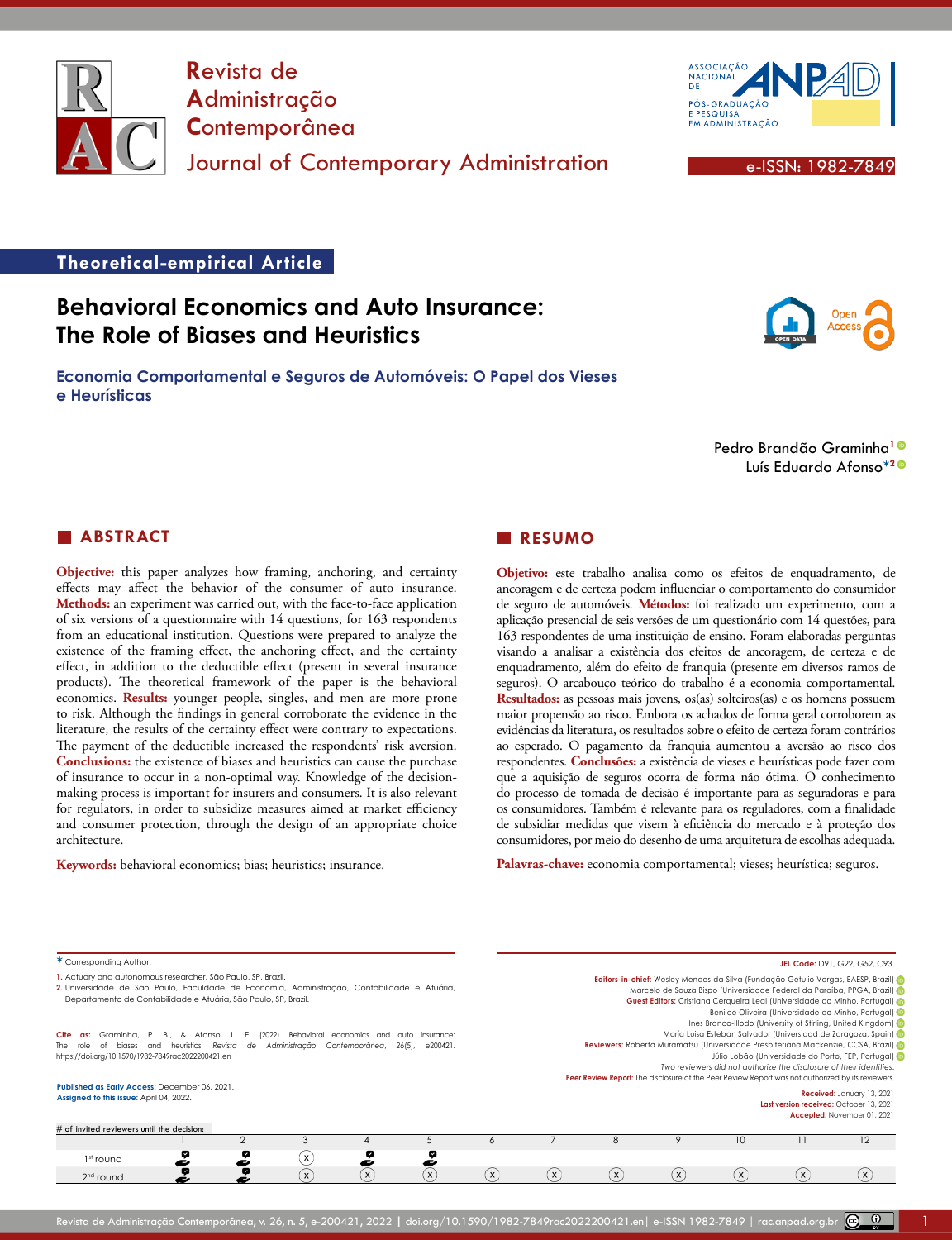### **INTRODUCTION**

Insurance is a risk management technique aimed at mitigating impacts and avoiding the welfare reduction associated with the possibility of a loss in an environment of uncertainty. In the not-too-distant past, the purchase of insurance was commonly analyzed from the assumptions of full rationality (Watt, Vázquez, & Moreno, 2001). However, as noted by recent and relevant contributions from empirical literature, these assumptions are not always valid. An example is the presentation made by [Harrison and Richter \(2016\)](#page-16-0) to the special issue of *Journal of Risk and Insurance*. The use of behavioral economics grew over time, providing a more adequate framework to analyze decisions related to the purchase of insurance.

The mark of this change in the theoretical corpus, named the behavioral turn ([Muramatsu, 2020](#page-17-0)), occurred in 1979, when psychologists Daniel Kahneman and Amos Tversky published the article "Prospect Theory: An Analysis of Decision under Risk," in *Econometrica* ([Kahneman & Tversky, 1979\)](#page-17-1). The authors presented a theory of decision under risk conditions as an extension of the expected utility theory. That article, which would become a landmark in the literature, radically changed the understanding of the behavior of individuals in face of risk and uncertainty. Its greatest contribution, perhaps, was to show that, under risk conditions, the decisions made by individuals also take into account psychological and emotional aspects. This fact can often lead to choices that go against the result originated from the rational behavior of the '*homo economicus*,' predicted in traditional microeconomic theory.

Kahneman and Tversky showed that people value the losses and gains associated with their decisions differently. The welfare reduction linked to a loss is greater than the increase related to an equivalent gain. As a result, individuals in a gain situation risk less than those in a loss situation. The expectation of loss makes them tend to take more risks, aiming to avoid the reduction of welfare related to the loss scenario. Prospect theory would become one of the foundations of modern behavioral economics. The revolution generated by this milestone was such that, in 2002, Kahneman was awarded the Nobel Prize in Economic Sciences.

Subsequent developments, particularly those on nudges, led to Richard Thaler receiving the award in 2017. According to the classic definition by [Thaler and](#page-18-0)  [Sunstein \(2008\)](#page-18-0), a nudge "is any aspect of the choice architecture that alters people's behavior in a predictable way without forbidding any options or significantly changing their economic incentives" (Thaler & Sunstein, 2008, p. 6).

The theoretical foundation and empirical methodologies of behavioral economics are increasingly relevant to the field of insurance ([Richter, Schiller,](#page-17-2) [& Schlesinger, 2014](#page-17-2)), becoming the hegemonic literature framework in the area. Greater precision in the understanding of the behavior of claimants can be strategic for insurers and consumers alike. Auto insurance revenues had revenues over R\$ 35 billion, thus requiring careful analysis, particularly with regard to demand, focus of this article. Understanding the relevant elements for purchase decisions can also provide subsidies for the elaboration of nudges and more adequate choice architectures for both providers and regulators.

It is precisely this point that this work seeks to analyze: how the effects of anchoring, framing, and deductible influence the behavior of the auto insurance consumer. This is an aspect explored little in Brazilian literature. Studies on insurance are rare, especially those using behavioral framework. This theme is studied using a set of 163 respondents from an educational institution. This group was chosen due to heterogeneous age, education, and income characteristics. These variables are associated with risk aversion, which can influence the purchase of insurance ([Ledo & Lopes, 2019\)](#page-17-3).

This work is divided into five sections, including this brief introduction. The second presents the theoretical framework and empirical evidence. The main concepts related to biases and heuristics are presented. The third section describes the methodological procedures. Research results are presented in the following section. The fifth and final section brings the conclusions of the study, where the implications of the results for consumers and insurers are analyzed. Some reflections are also made on the design of the adequate choice architecture by the regulators.

# **THEORETICAL FRAMEWORK AND EMPIRICAL EVIDENCE**

The classic studies by [Kahneman and Tversky](#page-17-1) [\(1979\)](#page-17-1) and [Tversky and Kahneman \(1992\)](#page-18-1) are the main theoretical framework of this study, given their position as pillars of behavioral economics and modern economic psychology. Moreover, quite didactic presentations, also used here, can be found in [Kirchler and Hoelzl \(2017\)](#page-17-4) in chapters 2 and 3, and [Dhami \(2016\)](#page-16-1) in chapter 19.

This section is divided into three parts. In the first, the way in which people recognize the decision-making scenario will be defined. The second part provides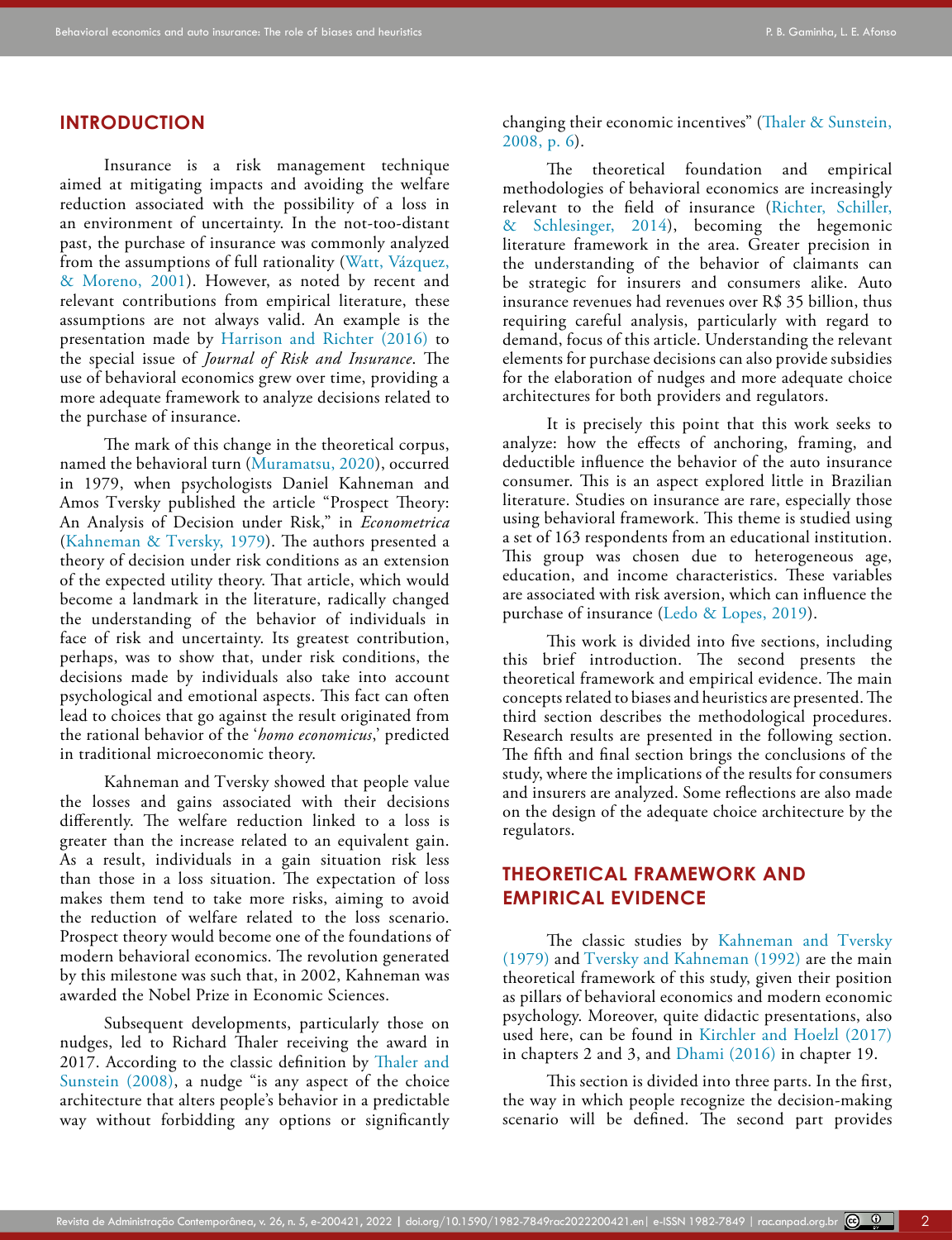the various biases to which individuals are subjected. Next, it shows how these biases can affect the processes of recognition and attribution of value to prospects. Following, it shows how the outcome of a decision involving the purchase of insurance can be affected by such biases. Finally, the third part presents some relevant empirical results on the subject.

# Heuristics, risk aversion, and subjective value attribution

As shown by [Kahneman and Tversky \(1979\)](#page-17-1) in the work's section 3, the decision-making process is divided into an Editing Phase and an Evaluation Phase. The development of both is necessary for an individual to understand the possible results of their choices and, therefore, of their decision between prospects. "A 'prospect' ( $x$ <sub>*i*</sub>,  $p$ <sub>*i*</sub>; …;  $x$ <sub>*i*</sub>,  $p$ <sub>*n*</sub>) is a contract that can produce an outcome  $x_i$ , with probability  $p_i$ , where  $p_1 + p_2 + ... p_n = 1$ " (Kahneman & Tversky, 1979, p. 263). When people are faced with a decision situation under risk, their prospects are the possible alternatives available for their choice. We should note that, if there is no risk, prospect *x* has a certain result equal to *x*.

During the Editing Phase, the individual engages in a preliminary analysis of the options associated with the prospects, which are organized and reformulated in a simplified way for later evaluation and decision-making. It is during this phase that heuristics — decision rules that save time and energy but eventually lead to suboptimal judgments ([Kirchler & Hoelzl, 2017](#page-17-4)) — can affect the understanding of the situation. Editing Phase operations eventually change the perception of events, usually with the choice of a reference point. This simplification occurs automatically and depends on the form, order of presentation, and events that generate the information. This simplification is conditioned by biases prior to the moment of decision (idiosyncratic) and biases originating from external factors (induced).

During the Evaluation Phase, the individual attributes value, from his heuristics, to each prospect based on available information. It depends on the simplification and interpretation of the prospects' risks and probabilities. As [Kirchler and Hoelzl \(2017\)](#page-17-4) point out in section 3.1, the value function makes the relationship between psychological value and objective results, by representing how people attribute values to losses and gains. Dependence on magnitudes of values and associated probabilities, based on a reference point, exist. This may be associated with prior wealth (Tversky [& Kahneman, 1992\)](#page-18-1), which is compared to the wealth after the outcome of their decision.

The degree of risk aversion depends on this comparison between the outcome of the decision and the previous scenario. However, the risk aversion of a loss depends not only on the magnitude of the loss, but also on its value in relation to wealth. Risk aversion, based on the expected utility model ([Seog, 2010\)](#page-18-2), can be conceptualized as the characteristic of an individual who prefers a sure result, compared to accepting to enter a lottery (a random result), given that the utility of the expected value of wealth is greater than the expected utility of wealth. In this case, a person's utility function is convex over its whole extent. But this is precisely one of the assumptions questioned by behavioral economics.

Using the terms of [Kirchler and Hoelzl \(2017\)](#page-17-4), via a weighting function, individuals perceive the objective probabilities and transform them into decision weights, giving rise to what the literature calls probability weighting [\(Kirchler & Hoelzl, 2017](#page-17-4)). Individuals thus tend to assign more weight to low probability events. And, conversely, assign less weight to higher probability events. For this reason, the value function assigned to the prospect is concave (convex) for values above (below) the reference point. Thus, the marginal value of gains or losses decreases as their magnitude increases.

[Kunreuther, Pauly and McMorrow \(2013\)](#page-17-5) point out that a consequence of this behavior is that policyholders can choose insurance with reduced deductibles and may opt for insurance with reimbursement if the claim is not accepted, even if other more suitable options from a financial point of view exist. Thus, one concludes that the prospect theory offers a more faithful description of real consumer behavior. As [Wakker, Thaler and Tversky](#page-18-3) [\(1997\)](#page-18-3) add, the decision to purchase insurance can be guided mainly by the greater weight that individuals assign to low probability events.

### Biases and their impact on decisions

The effect of biases can be observed mainly during the Editing Phase, when the decision-maker processes the information and quantifies the possible results and their probability of occurrence. Biases can change the perception of a prospect, so that when reaching the Assessment Phase, the individual assigns a value to the prospect that may be different from the value assigned in case of no bias, or even the situation of incidence of other biases. Each bias can affect risk perception in a different way, producing different effects on the decision. Three of the most frequent biases observed in decision-making under risk are: the framing, anchoring, and certainty effects ([Tversky & Kahneman, 1974](#page-18-4)). A brief description of these biases is provided below.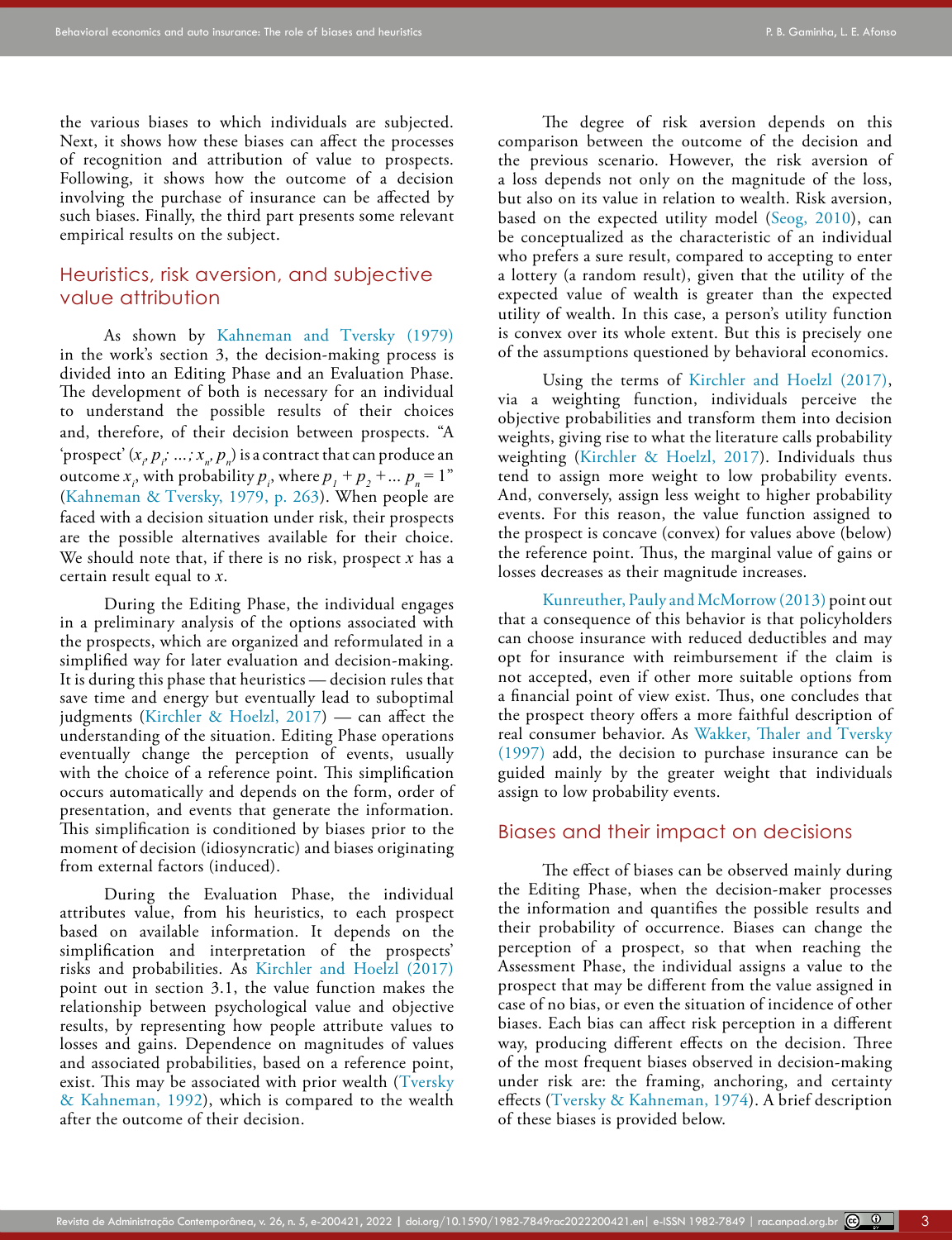### *Framing effect*

This first effect leads individuals to react in different ways to the same situation of choice under uncertainty, according to the way in which the alternatives are presented, whether as a situation of gain or loss. People tend to be risk averse when presented with positive choices (situations involving gains). However, if the same situation is presented as a potential loss, the propensity to accept risk increases.

A classic example of this bias, known as the Asian disease problem, is presented by [Tversky and Kahneman](#page-18-5)  [\(1981\),](#page-18-5) with the hypothetical case of the epidemic of an unusual disease, which is expected to kill 600 people. A first group of respondents had to choose between two types of treatments, presented as follows. With the first treatment, 200 people would be saved. In the second, a 1/3 probability of all 600 people being saved exists, with a 2/3 probability of no one being saved. With this framework, 72% of respondents chose the first alternative and 28% preferred the second. For a second group, the problem was presented differently. In the first alternative, 400 people would die. In the second, there would be a 1/3 probability that no one would die, and a 2/3 probability that all 600 would die. With this presentation, the first alternative was chosen by only 22% (compared to 72% of the presentation made to the first group, even though the alternatives are equivalent).

This result shows that decisions can be influenced by the way a problem is presented, focused on losses or gains. There are effects on the interpretation of the situation. Similarly, in a theme relevant to the object of this study, an individual may feel more inclined to choose an insurance whose deductible has a lower value and a higher premium, rather than an insurance in which the conditions are reversed (high deductible and reduced premium). One of the studies that analyzes the choice of deductible levels in the existence of small magnitude risks in home insurance is [Sydnor \(2010\).](#page-18-6) An interesting result is that consumers could benefit if insurance is not purchased beyond the optimal for reduced risks. It is possible that the policyholder fails to realize that his decision is being affected by the framing effect.

### *Anchoring effect*

Frequently, individuals may start their estimation of the frequencies and probabilities needed for their judgments from how a problem is presented. This behavior is called the anchoring effect (Kirchler & Hoelzl, [2017](#page-17-4)). A biased initial assessment of prospects can have important consequences, even if other information is presented later. In particular, this effect can influence financial decisions ([Jetter & Walker, 2017](#page-17-6)), including the purchase of insurance.

This fact can change the value function and decision weights. As a result, deviations from the actual values of the prospectuses may occur. The value function is concave for gains (generating a convex region), and conversely, convex for losses, producing a concave region for those. The second case is more common, as high losses tend to affect the behavior of individuals. Due to risk aversion, the possibility of behavior change caused by disturbances in the value functions — especially in the loss value function — can be mitigated through the purchase of insurance. However, this strategy is sometimes adopted due to bias in the relative perception of risks ([Kahneman](#page-17-1) [& Tversky, 1979\)](#page-17-1). That is, the risk profile depends on the value function region. As a result, in the region to the right (left) of the reference point, the individual tends to be averse to (lover of) risk.

Risk perception can also be affected due to a biased assessment of the relationship between joint and disjoint events. The anchoring effect can lead a person to attribute the disjunction feature to events that are actually conjoined, or vice versa. This can lead to certain potentially dangerous risks not being taken into account. Or, in the opposite situation, create aversion to certain risks that, in reality, do not exist. Joint events may have their probability overestimated, whereas underestimation to disjoint events occurs ([Tversky & Kahneman, 1974\)](#page-18-4). The availability heuristic can present a manifestation of the anchoring effect and the distortion arising on perception.

# *Certainty effect*

In expected utility theory, the utility of results is weighted by their probability of occurrence. However, variations in the probabilities of losses or gains affect the subjective assessments made by individuals in a nonlinear way [\(Samson, 2017\)](#page-18-7). People would thus attach greater importance to events considered more likely. An example of the certainty effect is presented by [Kahneman](#page-17-1) [and Tversky \(1979\),](#page-17-1) based on an original elaboration by Maurice Allais in 1953, known as the Allais paradox.

In Problem 1, the first prospect offered is given by (2,500, 33%; 2,400, 66%; 0, 1%). That is, \$2,500 can be won at 33% probability, \$2,400 at 66% probability, or \$0 at 1% probability. The second prospect presents a certain 2,400 gain. When faced with this situation, 82% of respondents preferred the second prospectus, with the certain result.

In Problem 2, the prospects were (2,500, 33%; 0.67%) and (2,400, 34%; 0, 66%). In this situation, 83%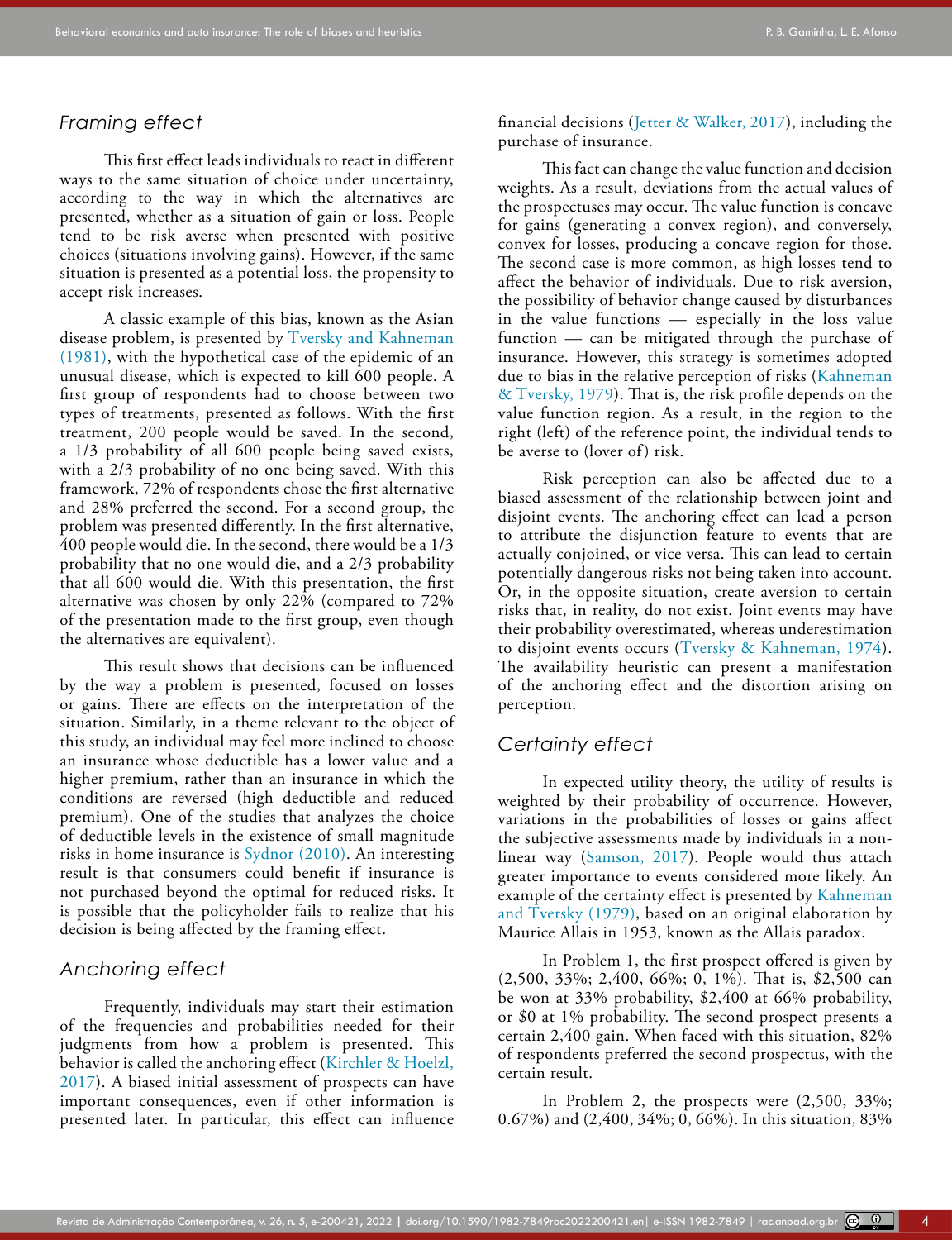expressed a preference for the first prospect, for which there is a greater probability of a positive result. However, these results meet those of the expected utility theory ([Von Neumann & Morgenstern, 1944\)](#page-18-8). This result shows a contradiction in the assessment of the usefulness of prospects, as individuals do not always obey the axioms of rational behavior. Thus, they may not act aiming to maximize their usefulness, given the bias originated from the certainty effect. These individuals are loss-averse when choosing the risk-free prospect in the first problem. This is due to their perception of risk having been affected, in the comparison of scenarios without and with risk, even if this is minimal in relation to the probabilities. As noted by [Stewart and Stewart \(2001\),](#page-18-9) consumers would be willing to purchase insurance for amounts higher than the actuarially fair value to reduce risk in certain contexts. This would be a situation where the architecture of appropriate choices could increase welfare.

# Empirical evidence — Insurance and behavioral economics

By its nature, the purchase of an insurance policy is made under risk condition, with the possibility of an adverse deviation (a loss) in relation to an expected result. This is a situation where the behavioral economics framework can be applied to analyze individual decisions. [Dhami \(2016\)](#page-16-1) states that decision anomalies, situations in which there are deviations from what is predicted in rational choice models, are quite common in various spheres. [Schmidt \(2016\)](#page-18-10) presents some examples for the insurance area. [Richter, Schiller and Schlesinger \(2014\)](#page-17-2)  note that insurance markets provide a natural field for analyzing the effects of biases and heuristics given the growing integration between behavioral models and the economics and finance literature. Complementarily, [Corcos, Montmarquette and Pannequin \(2020\)](#page-16-2) point out in their review that research on insurance clearly directed toward behavioral insurance.

Based on these arguments, this section presents a brief literature review. For a review of experimental studies on insurance demand, the comprehensive study by [Jaspersen \(2016\)](#page-17-7) exists. Equally noteworthy is the contribution of Richter, Ruß and Schelling (2019), which also highlight how biases and heuristics affect the insurance sector as a whole.

One of the first studies that should be mentioned is [Schoemaker and Kunreuther \(1979\)](#page-18-11), in which the authors' experiment aimed to compare the predictive capacity of the expected utility model with the then recent prospect theory. Respondents were undergraduate students from a university and clients of an insurance company, who were presented with various combinations of events with severities, probabilities, and deductibles. The results obtained, in general, are in line with the predictions originated from the model proposed by Kahneman and Tversky. Evidence of the relevance of the context in the insurance purchasing process is also found.

Two other studies ([Segal, 1988](#page-18-12); [Wakker, Thaler,](#page-18-3) [& Tversky, 1997](#page-18-3)) deal with probabilistic insurance, a situation in which there is a small probability that policyholders will not be compensated if a claim occurs. The first work is theoretical in nature and shows that under particular conditions, this situation is consistent with risk aversion and utility function concavity. In the second article — a survey is conducted with undergraduates from a university —, the main result is that people tend to reject this insurance, requiring a more than proportional reduction in the premium in exchange for an increase in risk, which is inconsistent with expected utility theory. This result would be compatible with a weighting function of the prospect theory.

Two interesting cases are reported by [Johnson,](#page-17-8) [Hershey, Meszaros and Kunreuther \(1993\)](#page-17-8). The authors report a real situation that occurred in 1990. Iben Browning, a self-proclaimed climatologist, predicted the possibility of a severe earthquake on December 3 in the New Madrid region of Missouri (USA). This site was known for having great seismic activity, having been the site of the most severe earthquake ever recorded in North America, in 1811. More than 650,000 policyholders added earthquake coverage to their policies, tripling the amount of this type of coverage. One possible explanation is based on availability heuristics. Due to the propensity for earthquakes of great magnitude, the fact that the government of New Madrid takes actions to mitigate the effects of earthquakes distorted perceptions about the frequency of these events. However, on the foreseen date there was no earthquake. It is interesting to note that the demand for insurance can also increase even after the adverse event does not materialize, as shown in the noloss experience case, reported by [Lin \(2020\)](#page-17-9).

The second case reported by [Johnson et al. \(1993\)](#page-17-8) deals with the framing effect. In 1991, the states of Pennsylvania and New Jersey made changes to their auto insurance legislation, aiming to lower premiums. Two insurance plans became available for choosing. In the first, in the event of an accident, the insured individual has the right to sue the insurer and seek additional financial compensation under the allegation of pain and suffering, in addition to physical damage. In the second plan, much cheaper, the insured person would waive his right to file this process. In New Jersey, standard coverage was the cheapest. The right to sue the insurer would have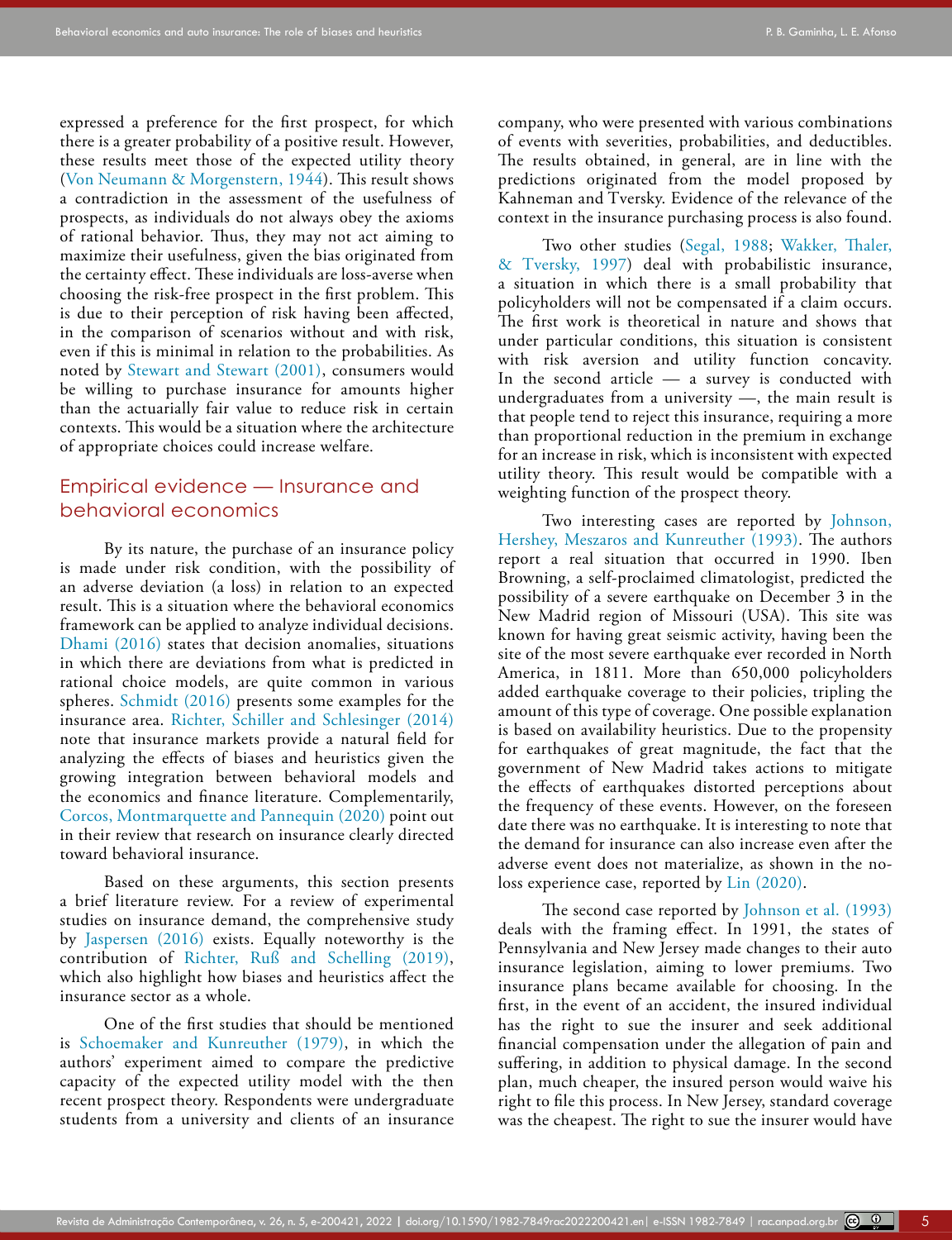to be acquired at an additional cost. In Pennsylvania, the standard coverage was the complete one, and its value could be reduced if the individual waived the possibility of suing. Only 20% of New Jersey's policyholders acquired the right to sue, whereas in Pennsylvania 75% of drivers retained their right to sue. This shows a consequence of the framing effect: significant reduction in the number of more expensive policies by just changing the standard policy to a different framework.

Recently, [Gottlieb and Mitchell \(2020\)](#page-16-3) studied the effects of the narrow framing effect on long-term care. The authors elaborate a theoretical model that supports a survey applied in a special module of the Health and Retirement Survey (HRS) in 2012. The results of around 1,700 responses show that this bias may be responsible for many individuals purchasing suboptimal insurance plans. [Coe, Belbase and Wu \(2016\)](#page-16-4) try to understand how the purchase of insurance is decided. The authors combine the use of in-depth interviews and an experiment with 3,302 respondents from Knowledge Networks Internet between 2011 and 2012. They show that the proper use of behavioral economics concepts can increase the demand for life insurance. Highlights include the use of defaults, personalized coverages, presentation of information in a more direct way, and a list of average values necessary for certain coverages.

Something noteworthy is that the literature on risk aversion and insurance purchase determinants has several inconclusive findings. For example, men seem to be more prone to risk than women [\(Borghans, Heckman,](#page-16-5)  [Golsteyn, & Meijers, 2009](#page-16-5); [Cohen & Einav, 2007](#page-16-6)). [Cohen and Siegelman \(2010\)](#page-16-7) claim that the findings in the literature corroborate the existence of a positive relationship between income and demand for insurance. However, this result was not corroborated for auto insurance in Brazil by [Peres, Maldonado and Candido](#page-17-10)  [\(2019\).](#page-17-10) Evidence is unclear with regard to marital status and schooling ([Outreville, 2014\)](#page-17-11). The same is true of the effect of age on the demand for insurance (Zietz, 2003). Given this picture, it seems reasonable to incorporate some of these variables in the experimental study and in the econometric procedure carried out here.

This succinct literature review on insurance and behavioral economics, along with comprehensive review articles such as [Richter et al. \(2019\),](#page-17-12) provided evidence that, when making decisions under risk, individuals are subject to some cognitive biases (such as loss aversion) and judgmental heuristics such as the anchoring effect. This can lead to inadequate choices, resulting in suboptimal insurance purchases. The use of these biases or heuristics can be done unconsciously and/or unintentionally ([Berg, 2014;](#page-16-8) [Ogaki & Tanaka,](#page-17-13)  [2019\)](#page-17-13). People can be induced into purposely access these heuristics. This is done without them noticing it, through the way each problem is exposed to them. Evidence that people employ heuristics in a number of decisions exists ([Kirchler & Hoelzl, 2017\)](#page-17-4), particularly in the purchase of insurance ([Jaspersen, Ragin, & Sydnor, 2019;](#page-17-14) [Jaspersen](#page-17-15) [& Aseervatham, 2017\)](#page-17-15). This is done so the interpretation of situations is simpler and decisions are made more quickly.

No study focusing on this aspect was identified in the Brazilian literature. Even in the international literature, studies on auto insurance from a behavioral perspective are somewhat rare. It is precisely this point that will be explored in the empirical part of this article. Three hypotheses are formulated here, which will be verified using the experimental procedure described below:

> **H1**: There is an anchoring effect on the intention to purchase auto insurance;

> **H2**: There is a framing effect on the intention to purchase auto insurance;

> **H3**: There is a deductible effect on the intention to purchase auto insurance.

To understand which individual characteristics are relevant to the purchase of auto insurance, we also conduct an econometric exercise. Empirical evidence on the role of risk aversion ([Jaspersen et al., 2019\)](#page-17-14), income ([Cohen & Siegelman, 2010](#page-16-7); [Peres, Maldonado, &](#page-17-10) [Candido, 2019\)](#page-17-10), marital status and schooling [\(Outreville,](#page-17-11) [2014\)](#page-17-11) and age (Zietz, 2003) is diffuse, and for this reason will be analyzed here.

# **METHODOLOGICAL PROCEDURES**

This section presents the methodological procedures. The research instruments used for data collection and the methods used for data treat are also described, in order to test the proposed hypotheses.

Data collection was carried out in person by one of the study's authors between October 1 and October 6, 2018. The sample consisted of students from various courses and lectures offered by B3 Educação, linked to the stock exchange of the same name. This institution offers several courses and lectures related to the capital market, from the most basic to the most advanced, for different audiences, with different degrees of knowledge and previous experience. The target was courses and lectures at different levels and with students of diverse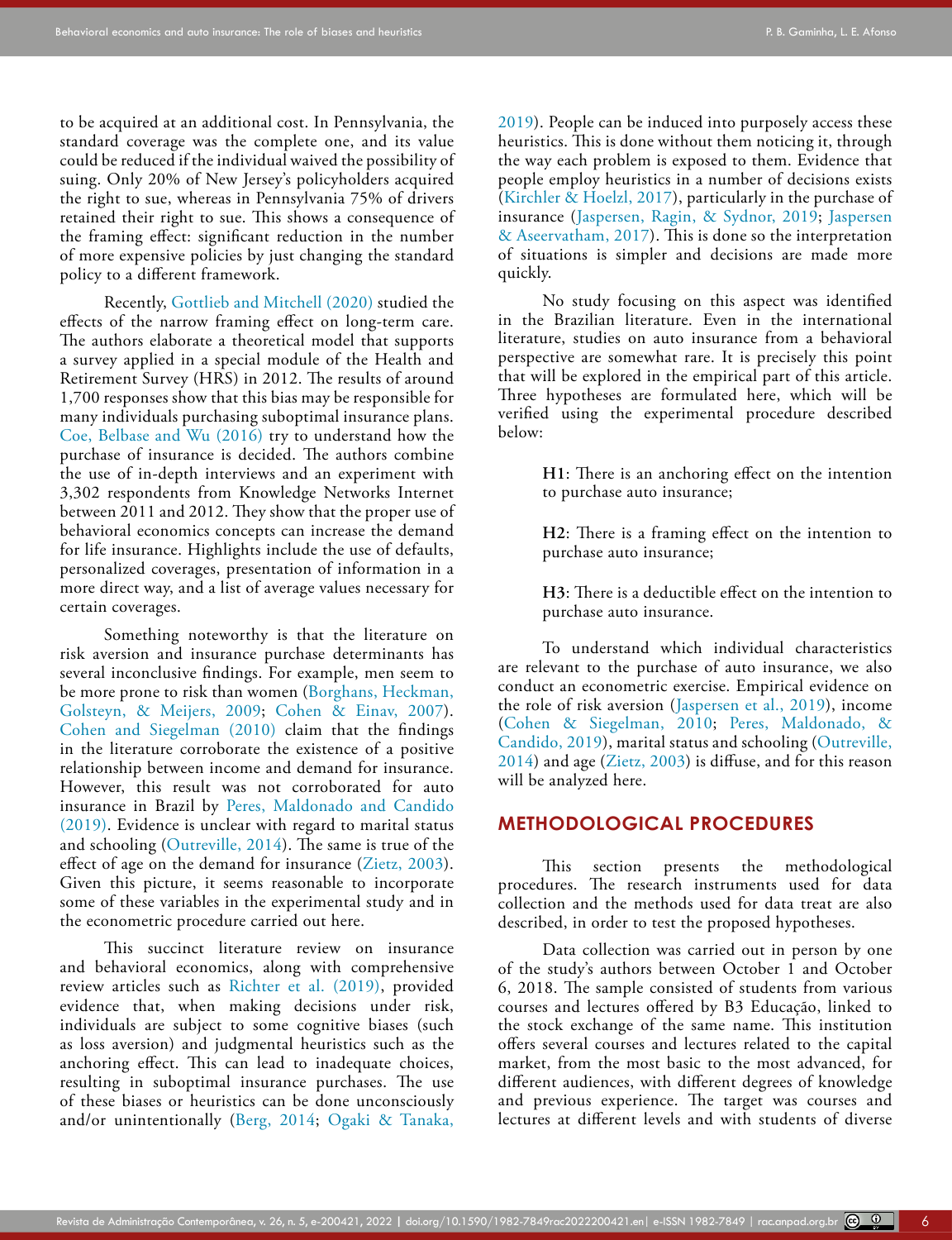profiles. Thus, respondents have different levels of knowledge about finance, in addition to heterogeneity about other observable attributes such as gender, income, age, and schooling.

Six versions of the questionnaires were created and given to the research subjects, so that they could voluntarily answer the forms and return them at the end of the lecture or course. Since answers were voluntary, one cannot rule out the possibility that selection into the experiment occurred, as noted by [Czibor, Jimenez-](#page-16-9)[Gomez and List \(2019\)](#page-16-9). A priori, it is not trivial to know if this caused some kind of bias in the answers. The experiment was carried out in such a way that the different versions of the questionnaire were distributed as evenly as possible in each classroom or lecture hall. Thus, none of the versions should be under- or over-represented in the set of respondents.

Each version of the questionnaire had a set of equal questions and additional questions presenting different content and contexts. The questionnaire was divided into two parts. In the first, the questions aimed to capture the possible incidence of cognitive biases and the effect of framing variations. In general, these questions presented certain situations of choice under uncertainty, linked to auto insurance, for which a decision was requested. This research design is based on the one described by [Kahneman and Tversky \(1979\)](#page-17-1): "The use of the method relies on the assumption that people often know how they would behave in actual situations of choice, and on the further assumption that the subjects have no special reason to disguise their true preferences" ([Kahneman &](#page-17-1)  [Tversky, 1979, p. 265\)](#page-17-1).

There was also a question used to measure the risk aversion of each respondent. The questions about the biases selected for this study were taken from articles with similar themes. In general, questions used by [Schoemaker](#page-18-11)  [and Kunreuther \(1979\)](#page-18-11) and [Johnson et al. \(1993\)](#page-17-8) were used as a basis for the elaboration of the six versions. The statements to some of the questions were adapted to the Brazilian reality, so respondents felt greater contextual proximity to each question.

The second part of the questionnaire was the same and served to establish the sociodemographic profile of the respondents, allowing us to group them according to their observable characteristics. The sociodemographic information collected were: age, marital status, gender, schooling, education area, and income range. Questions about B3 Educação (course currently being attended and number of courses concluded on the institution) and ownership of a vehicle and purchase of insurance (previously and by the time of the survey) were also included.

In total, 166 responses were obtained. Of these, three respondents completed only one of the questionnaire pages, for that only 163 valid questionnaires were completed.

### **RESULTS**

This section presents brief description of the respondents' sociodemographic characteristics. Next, the results for the questions related to biases and heuristics are presented.

## Respondent characteristics

The sample has 163 respondents, 71 women and 92 men. The mean age of respondents is 33.71 years. There are 54% single, 39% married, and 7% divorced. The mean monthly income is 7.9 minimum wages. Of the respondents, 71% have completed higher education or graduate studies, 23% have incomplete higher education, and 6% have completed or incomplete high school education. The results show 3% with a background in biological sciences, 20% in humanities, 32% in exact sciences, and 45% with a background in the business area. In the sample, 107 individuals own or have owned cars. Of those who own a car, 85% have insurance and 15% do not. Of the 163 respondents, 15 own or have owned a car, but never had insurance for these cars.

# Question 1 — Risk aversion

As [Harrison and Ng \(2019\)](#page-16-10) emphasize, risk aversion is one of the natural objects when analyzing the demand for insurance. For this reason, the first question aimed to measure the respondents' level of risk aversion, from their willingness to pay a certain amount to participate in a bet. Similar formulations can be found in [Eisenhauer](#page-16-11) [and Ventura \(2003\),](#page-16-11) [Barsky, Juster, Kimball and Shapiro](#page-16-12) [\(1997\)](#page-16-12) and [Schubert, Brown, Gysler and Brachinger](#page-18-13) [\(1999\)](#page-18-13). The answers were used to calculate the absolute risk aversion coefficient of each respondent, following the methodology of Pratt  $(1964)$ , treated from this point on as the Arrow-Pratt coefficient. The expression used is presented in expression (1):

$$
r_A(\mathbf{x}) = -\frac{\mathbf{u}''(\mathbf{x})}{\mathbf{u}'(\mathbf{x})} \tag{1}
$$

In this expression,  $r_A(x)$  is the value of the Arrow-Pratt coefficient at point  $x$  and  $u(x)$  is the value of the individual's utility function at point *x*.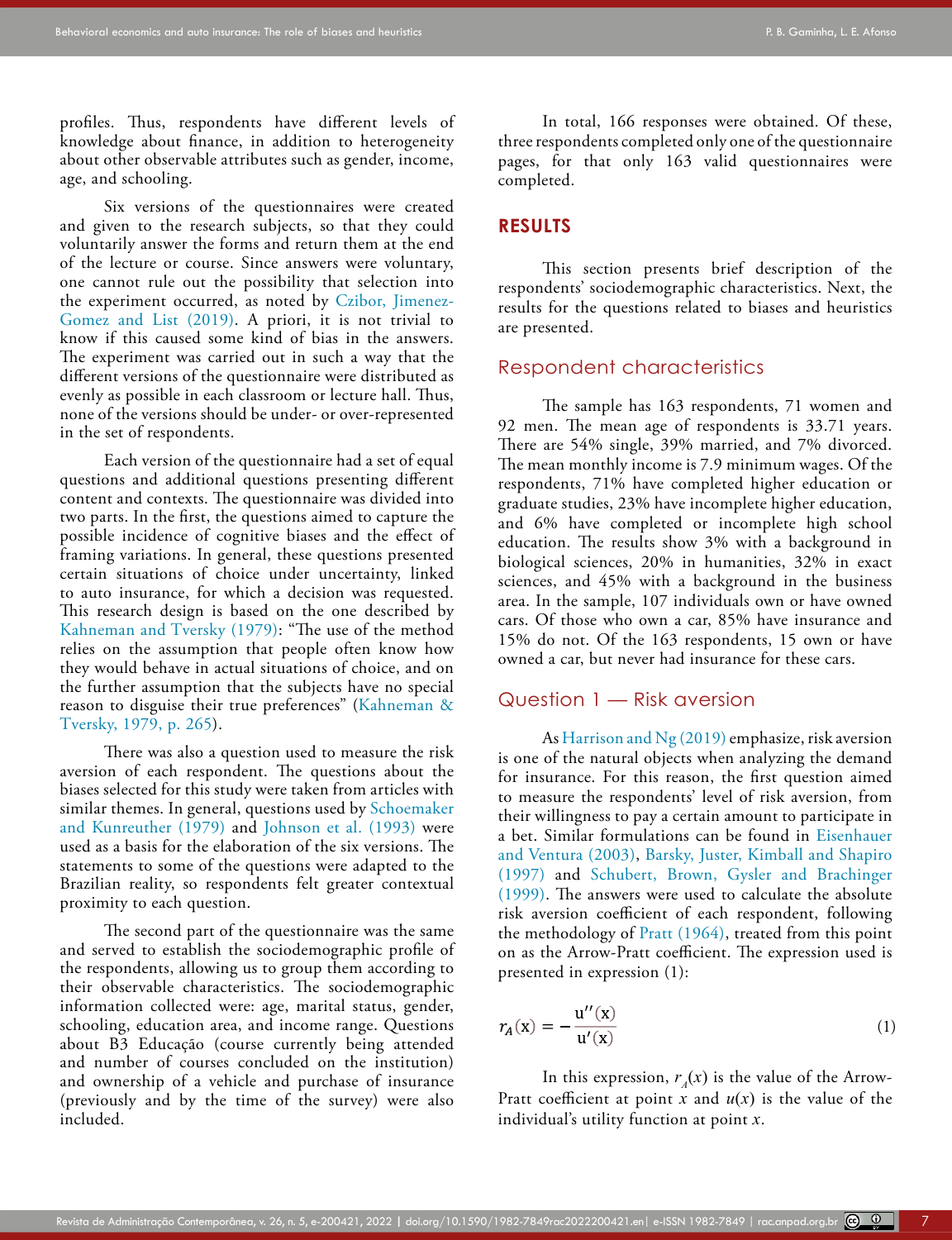Based on the formulation presented in [Eisenhauer](#page-16-11)  [and Ventura \(2003\),](#page-16-11) the utility function is given by:

$$
u(w) = 0.5 * u(w - z) + 0.5 * u(w - z + 5000)
$$
 (2)

In (2), *w* is the individual's wealth and *z* is the maximum amount they would pay to enter the coin toss competition. As shown by Cruz  $(2017)$ , it is possible to expand this function by a second order Taylor series and use it as an approximation of the expected utility in the calculation of the Arrow-Pratt coefficient:

$$
r_A(w)=-\frac{u''(w)}{u'(w)}=\frac{-2z+5000}{0.5*(2z^2-10000z+5000^2)}=\frac{-2z+5000}{z^2-5000z+12500000}\ \ (3)
$$

The last step consists of multiplying the Arrow-Pratt coefficient by the mean monthly income range reported by the individuals. This is done to weight the measure of risk, based on the proportion of income they are willing to pay to participate in the lottery. This procedure tries to avoid the problem of associating risk with wealth, pointed out by [Schubert et al. \(1999\).](#page-18-13)

#### *Risk aversion*

As can be seen in Figure 1, most respondents (51%) are in the range from zero to two in the Arrow-Pratt coefficient's value. This corresponds to mild risk aversion. It is also observed that 74% of respondents are concentrated in the risk aversion ranges referring to degrees from mild to moderate (coefficient values between zero and four).

This behavior is consistent with the natural risk aversion characteristic of human beings, as presented by [Levy \(2015\)](#page-17-17). The author notes that individuals who desire the perpetuation of their genes through their descendants instinctively have their attitudes guided by the risk aversion of their actions. Preferences related to constant risk aversion can thus be understood as evolutionary heuristics developed to maximize the probability of success in the perpetuation of their lineage.



**Figure 1.** Arrow-Pratt coefficient. Source: Prepared by the authors.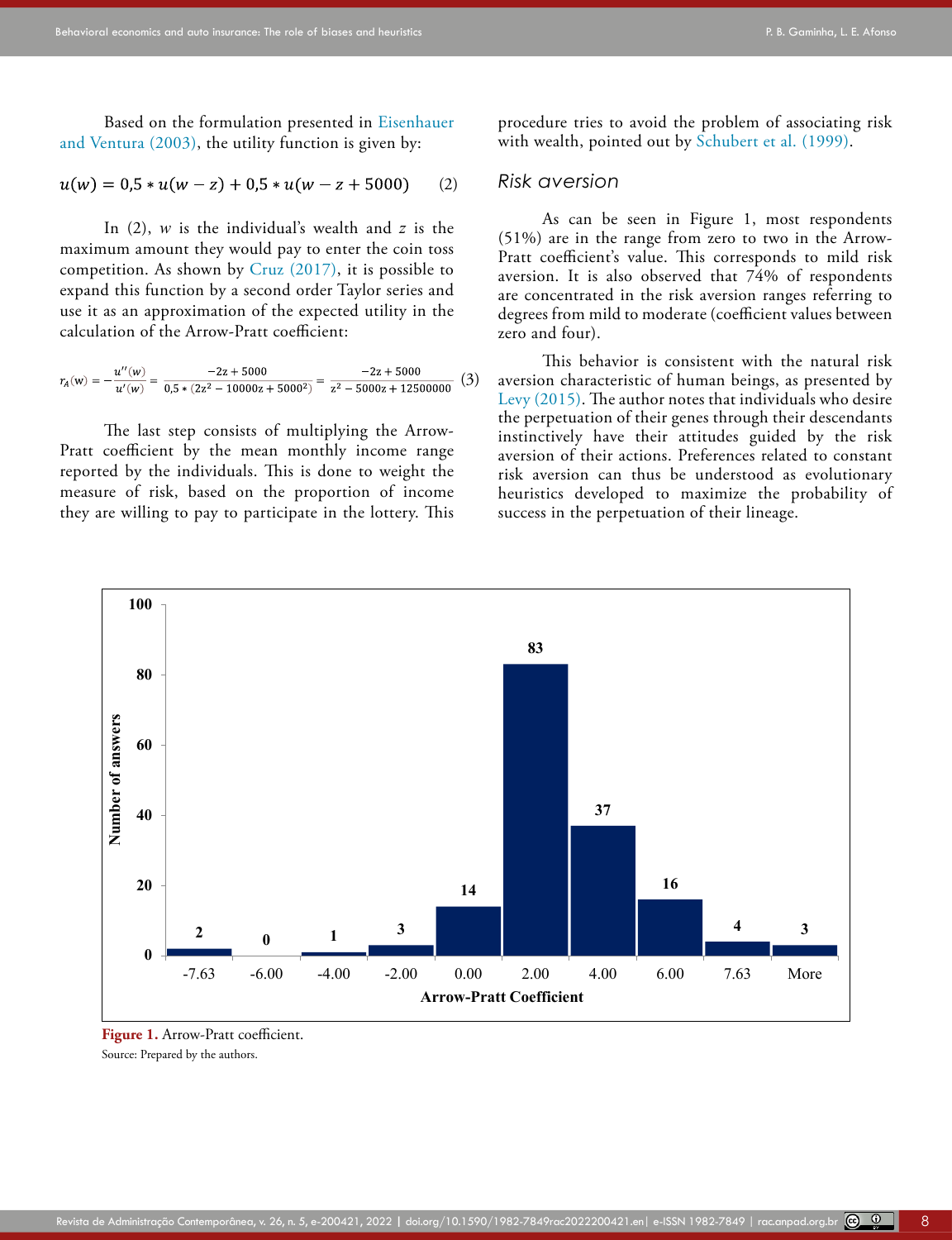#### *Risk aversion by age group*

After analyzing the risk aversion of the full respondents set, three cuts are made. The first cutout refers to age. There is evidence in the literature [\(Brooks,](#page-16-14)  [Sangiorgi, Hillenbrand, & Money, 2018](#page-16-14)) that risk aversion tends to increase with age.

As shown in Figure 2, there is reasonable evidence to say that the risk aversion of the respondent group increases with age. The counterintuitive exception to this finding is the range highlighted in red, from 49 to 58 years old.

The reason for this unexpected result is associated with the relatively small sample size and, mainly, the presence of two outliers, one aged 54 and the other 55 years old. These individuals answered that they would be willing to pay their own prize amount to enter the bet, which made their risk propensities extremely high. The result was the reduction of the mean of this range to a very low value. If these individuals were excluded from the sample, the Arrow-Pratt coefficient for the age group from  $\overline{49}$  to 58 years old would be 2.41, consistent with expectations. These results are in line with the findings of other authors ([Brooks et al., 2018;](#page-16-14) [Jianakoplos & Bernasek, 2006\)](#page-17-18).



Figure 2. Arrow-Pratt coefficient by age group. Source: Prepared by the authors.

# *Risk aversion by gender*

The second cut was the analysis of mean risk aversion coefficients by gender. The values found show that, on average, women present risk aversion 26% higher than men (1.87 versus 1.50), as shown in Figure 3. A t-test of means allows rejecting the null hypothesis of equality of means between genders. These results are consistent with the practice verified in car insurance in Brazil. Given the same conditions, the premiums paid by men are higher than those paid by women, as women are less likely to take risky actions. The values obtained are consistent with those reported by [Cohen and Einav](#page-16-6) [\(2007\)](#page-16-6) in their classic study. But they go against what was reported by [Ledo and Lopes \(2019\)](#page-17-3), who do not report a significant difference by gender for the Brazilian case. [Borghans, Heckman, Golsteyn and Meijers \(2009\)](#page-16-5) suggest that a possible explanation for the gender difference is that risk perception is related to cognitive and non-cognitive traits, unequal between genders.



**Figure 3.** Arrow-Pratt coefficient by gender. Source: Prepared by the authors.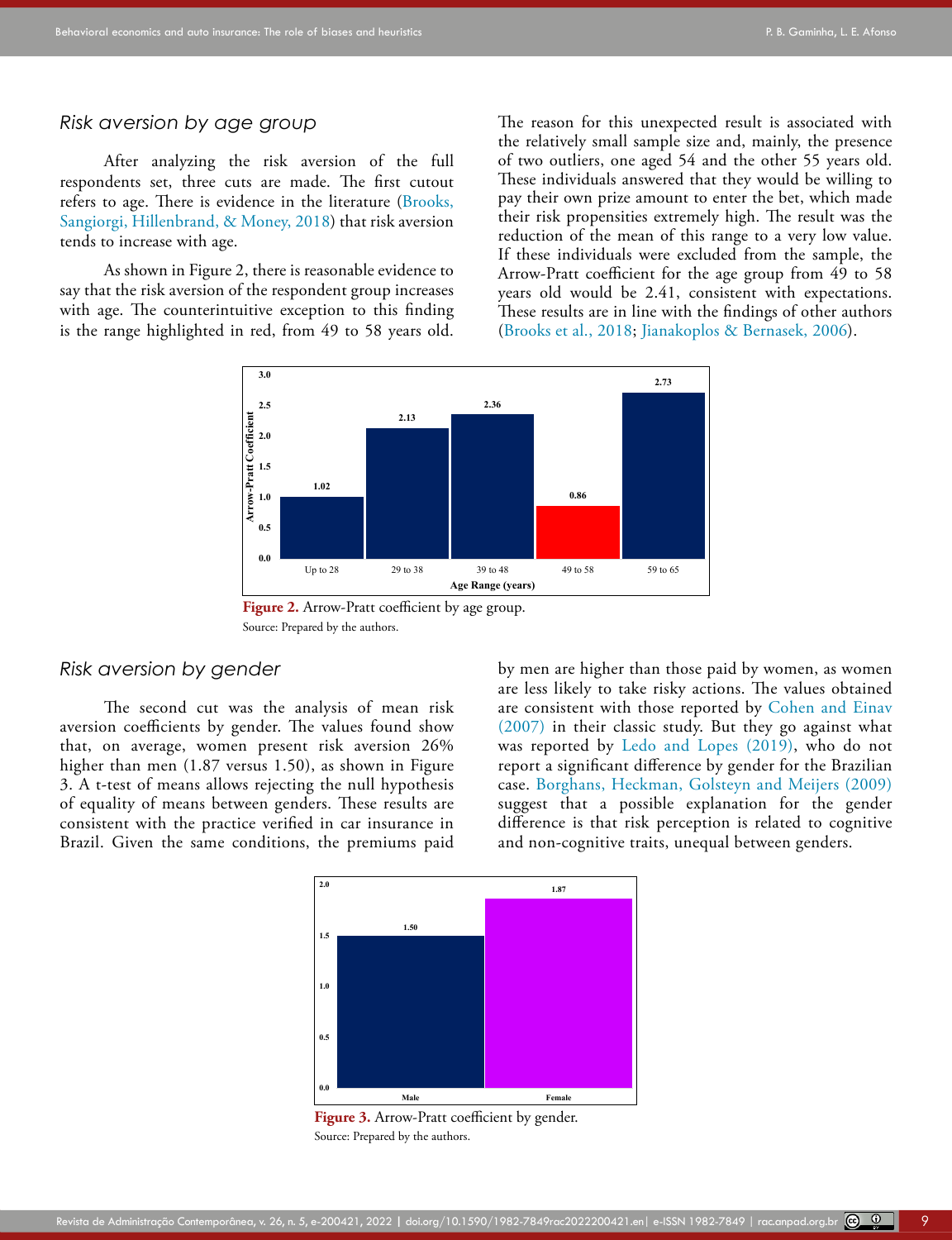#### *Risk aversion by marital status*

The third refers to the marital status of respondents. The literature ([Chaulk, Johnson, & Bulcroft, 2003](#page-16-15)) provides some evidence that marriage may be associated with a lower risk propensity, although the review by [Outreville \(2014\)](#page-17-11) suggests that the relationship between risk and marital status is not so unequivocal. Figure 4 shows that married or divorced individuals have greater risk aversion than single individuals. The risk aversion of single individuals was 29% and 27% lower than that of married and divorced people, respectively. A t-test of means with different variances between single individuals and married or divorced group allows us to infer that the means of the two groups are statistically different.



**Figure 4.** Arrow-Pratt coefficient by marital status. Source: Prepared by the authors.

Part of the results, in particular the similarity between married and divorced people, may be correlated with the age of the individuals, since, as seen in section "Risk aversion by age group," age holds influence over the risk aversion coefficient. The mean age of single individuals is 26 years. For married people, the mean is 42 years and for divorcees, 44 years. These results are consistent with those found by [Irandoust \(2017\)](#page-17-20), who reports evidence that married individuals tend to be less risky compared to unmarried individuals.

# Question 2 — Anchoring effect

Once the sociodemographic characteristics of the respondents and their profile in relation to risk are presented, the next step is to verify the heuristics. Thus, the objective of this question was to analyze whether the availability heuristic is relevant, testing the existence of the anchoring effect. Robust evidence in the literature [\(Coe,](#page-16-4) [Belbase, & Wu, 2016;](#page-16-4) [Robinson & Botzen, 2019\)](#page-17-19) argues that this effect can be relevant when purchasing insurance. Based on the experiment by [Johnson et al. \(1993\),](#page-17-8) it was asked how much respondents would be willing to pay for certain insurance coverage in two locations. Changes were made to the original statement in order to make its context closer to the respondents' references. A similar methodology was employed by [Hansen, Jacobsen and](#page-16-16) [Lau \(2016\)](#page-16-16) to analyze the propensity to pay for car and home insurance in Denmark.

Each of the six questionnaire templates had a version of the question. The differences were the type of coverage offered and the city where the individual would be, if using the insurance. Two coverages were offered: against accidents, against acts of violence, or a combination of both. The cities for each of the questions were Rio de Janeiro, RJ or Florianópolis, SC.

The responses to the questionnaires, shown in Figure 5, show differences in response patterns given the initial conditions in each case. There is clear evidence of availability heuristics in the responses. Hypothesis *H1* — about the existence of the anchoring effect — cannot be rejected. Respondents who combined the city of Rio de Janeiro with the coverage against acts of violence are willing to pay a much higher average amount than in other cases. Since this municipality has been more associated with cases of violence than Florianópolis, the access of individuals to this information is more frequent, making it recurrent in their memory and causing the availability heuristic to be activated when answering the questionnaire. This causes people to assess risk inappropriately, as pointed out by [Baddeley \(2019\)](#page-16-17). According to [Johnson et al. \(1993\)](#page-17-8), these specific causes can significantly increase the value people perceive in insurance.

The feeling of unsafety arising from this context increased the propensity to disburse greater amounts, in exchange for transferring their risk using the insurance contract, when the question joined the words 'Rio de Janeiro' and 'violence,' rather than in the other variations of the question tested. Analogously to what was verified in the original research, from which this question was adapted, the results violate the principle of inclusion. When adding together the amounts that individuals would be willing to pay for individual coverage, the result is more than twice the amount they would be willing to pay for coverage that covers both types of risk. In doing so, individuals make a choice inconsistent with maximizing their expected utility, where the utility of the individual parts added together outweighs the utility of the parts together.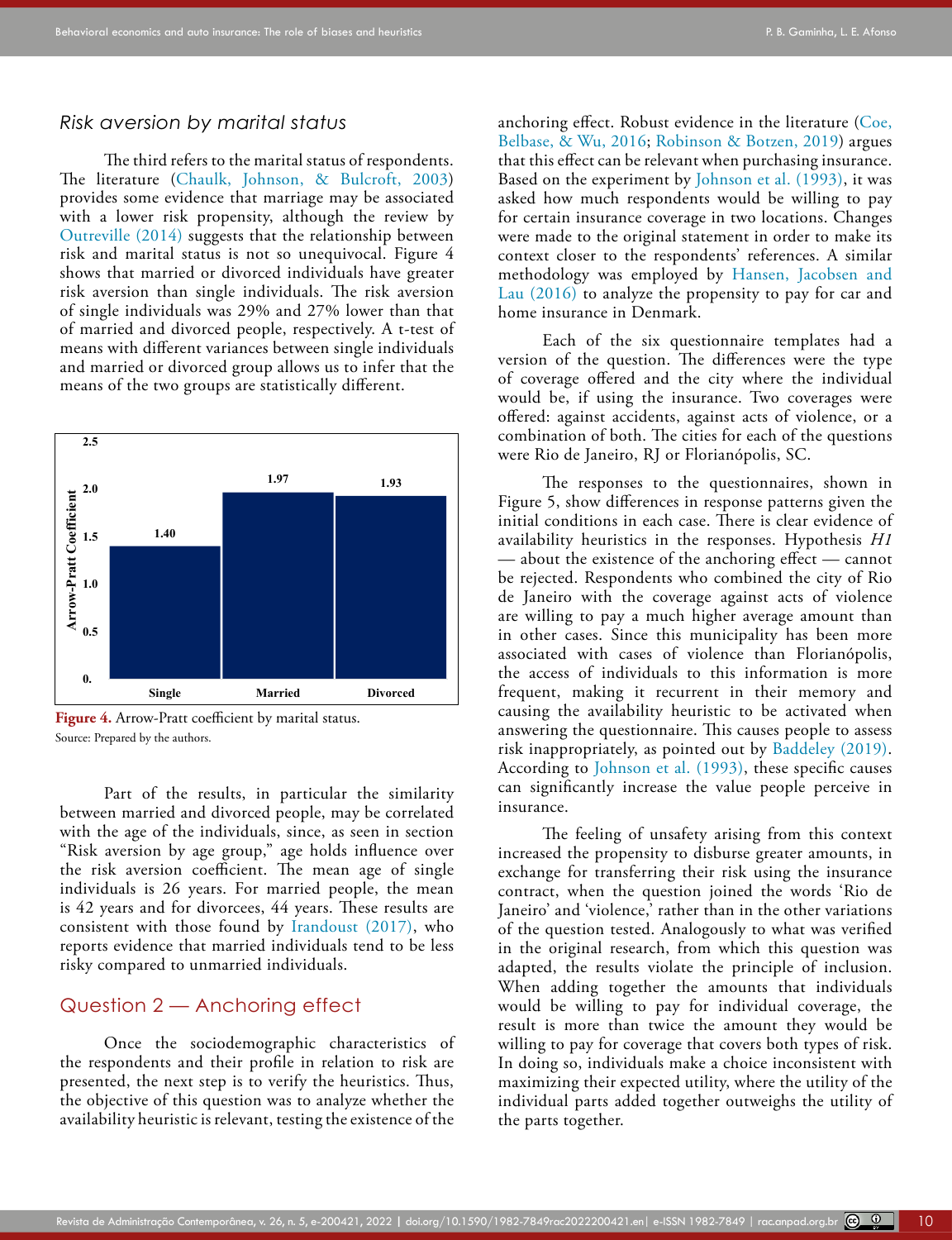



# Question 3 — Certainty effect and framing effect

How a question is presented can affect the answers. Therefore, depending on the framework, preferences for alternatives may change, since the subjective value and decision weight functions are not linear.

These effects were empirically analyzed with the study of decisions referring to deductibles, in a similar way to [Cohen and Einav \(2007\).](#page-16-6) To this end, Question 3 was inspired by the formulation of [Schoemaker and](#page-18-11)  [Kunreuther \(1979\)](#page-18-11) and [Barth, Hatem and Yang \(2004\).](#page-16-18) Two versions were developed. In the first statement (here called Question 3.1), the value of a car and the probability of theft were presented. Four insurance policy options were presented, with decreasing deductibles and increasing premiums. Respondents had to rank the policies in order of attractiveness. The second version (Question 3.2) presented two alternatives, which did not refer to insurance policies, but rather to choices under uncertainty. The first alternative presented a certain value and a 'certain loss' (here understood as the value that could be lost, multiplied by the probability of loss, of 100%). The second alternative had a lower value



**Figure 6A.** Grade category, policy type A. Source: Prepared by the authors.

than the first alternative, also with a 100% loss probability. In other words, the 'certain loss' was smaller. But in this second alternative there was also a small probability of an additional high value loss occurring (in this case the multiplication of both terms mentioned in the previous sentence is called 'uncertain loss'). Thus, the expected value of the loss in the second alternative was lower than in the first alternative.

The answers provide evidence of the impact of the framing effect on the intention to purchase auto insurance.

#### *Question 3.1 — Only certain loss*

Respondents to the questionnaires containing Question 3.1 were asked to rank their preference for the four policies presented, on a scale from 1 to 10. Policies A, B, and C had both premium and deductible (certain and uncertain loss). Policy D had no deductible, having only the premium (certain loss). Figures 6A to 6D present the aggregated responses into three levels of attractiveness. Grades 1 to 3 were categorized as 'low,' grades 4 to 7 were categorized as 'medium,' and grades 8 to 10 were categorized as 'high.'



**Figure 6B.** Grade category, policy type B. Source: Prepared by the authors.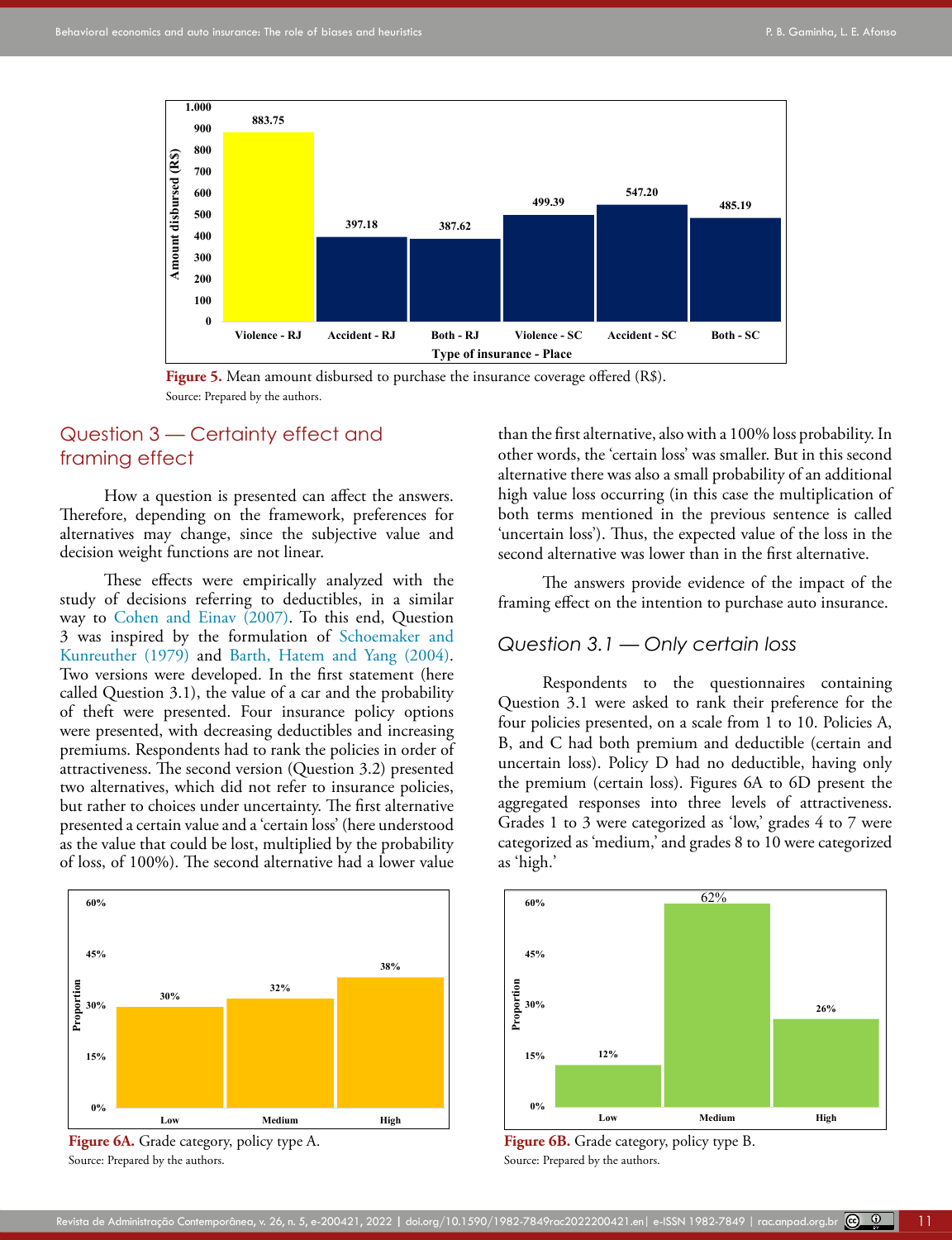

Figure 6C. Grade category, policy type C. Source: Prepared by the authors.

Overall, the results show that policies A and D were the most attractive to respondents, with 38% and 42% of high scores, respectively. The attractiveness classified as medium to high for policy A (which had the smallest certain loss and the largest uncertain loss) was 7% lower than for policy D (which had only one certain loss, but the highest value between all policies).

These values provide evidence that individuals are more attracted to a policy that has only the certain loss, even if this is significantly greater than the certain loss of another alternative. This may occur due to the certainty effect, as explained by [Schoemaker and Kunreuther \(1979\),](#page-18-11) in which individuals must be more attracted by results considered as certain, against only probable scenarios.

Respondents rated policy D, which had only the right loss, more times as 'high' and less often as 'low' than the second most attractive policy, policy A. Even for policy A, which had lower premium rates, the uncertainty of the occurrence of an additional loss (deductible payment when triggering the insurance) raised risk aversion to the point that this option was the least attractive. Thus, it can be concluded that people showed greater aversion to risk



**Figure 6D.** Grade category, policy type D. Source: Prepared by the authors.

when they needed to make choices between two prospects that will incur a loss, in which one has some degree of uncertainty as to the final value of the loss and the other offers the certain loss value that will occur. This is called the certainty effect. As Ruß and Schelling (2018), note, it can lead to an overestimation of losses and the acquisition of more expensive coverage.

# *Question 3.2 — Small certain loss and large uncertain loss*

In this formulation of the question, the same choices were shown to the respondents, but reducing them to policies A and D only. The choice of deductible was also eliminated. The original question used by [Schoemaker and](#page-18-11) [Kunreuther \(1979\)](#page-18-11) was designed to purposely generate 'high interest' in most of the answers related to policies A and D. As seen in the results of the previous section, there was a greater preference of respondents for policies A and D, to the detriment of policies B and C, which in turn obtained 'medium interest' ratings in most responses. However, the results change when only two policies are offered, as shown in Figure 7.



Figure 7. Proportion of preferences for a certain loss or a chance of uncertain loss. Source: Prepared by the authors.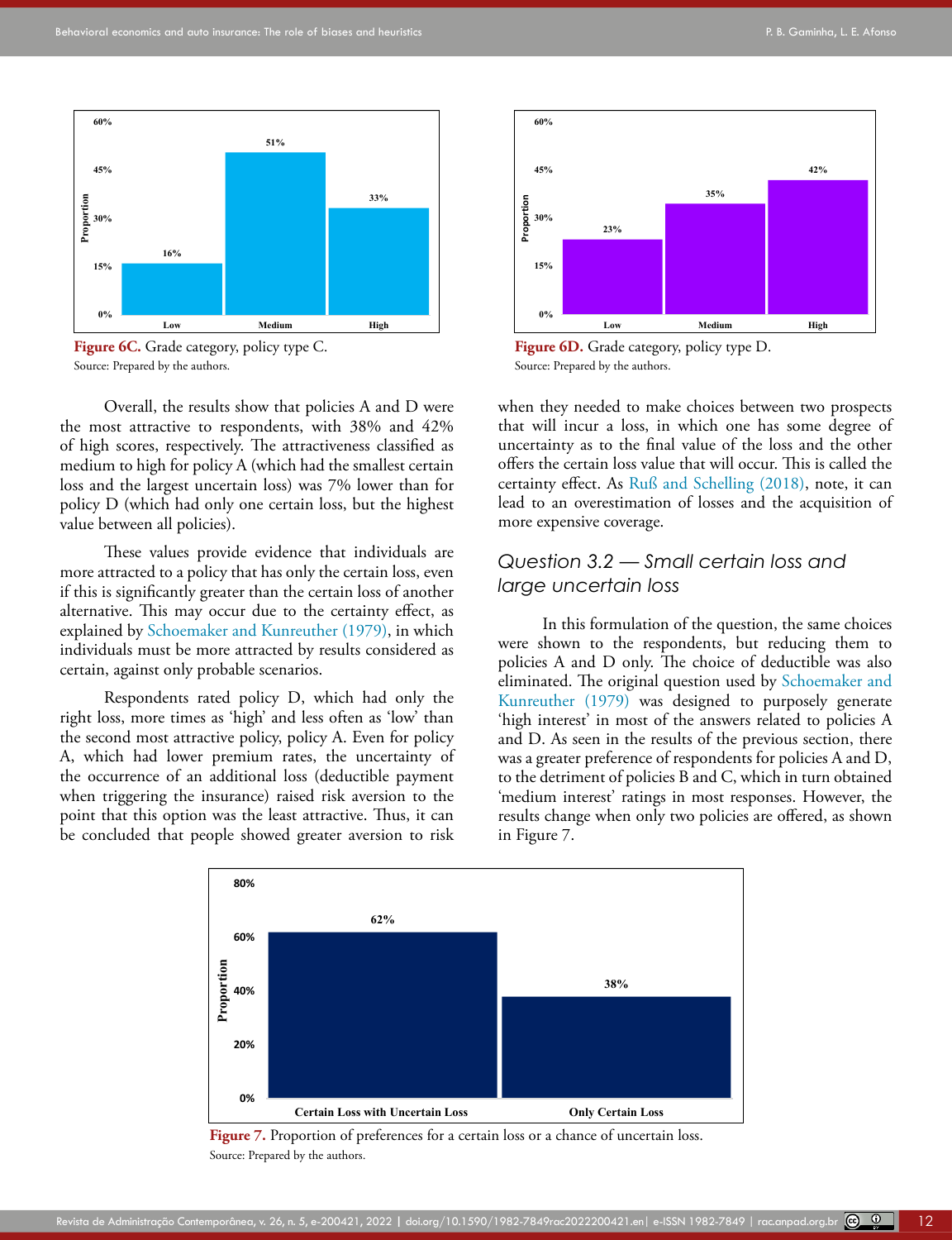Interest in the higher risk policy, referring to policy A in the previous question (certain small value loss, but uncertain loss of very high value), was 24% higher than in policy D, with lower risk (only one certain loss, with a value higher than the certain loss of the other alternative). These results may suggest that uncertain loss aversion was not verified, contradicting previously obtained results for very similar questions. But the possibility that agents' risk aversion was influenced by the scenarios presented cannot be excluded either. Likewise, the architecture of choices may have played some role in the alternatives chosen by respondents.

The results presented here are consistent with the original research findings. Preferences about the options were inverted due to the change in the framing of the questions. These findings corroborate the evidence of the framing effect in the intention to purchase an auto insurance policy. For this reason, hypothesis *H2*.

According to [Schoemaker and Kunreuther \(1979\),](#page-18-11) once the context of choosing insurance is removed, the importance of the deductible effect is reduced. On the other hand, evidence that this effect is important in the insurance market exists since it can affect decision-making in different ways, by choosing both the coverage value and the magnitude of the deductible. This important result provides evidence that sub-optimal decisions can be taken by claimants.

# Question 4 — Certainty effect and deductible effect

In order to try to mitigate the effects of moral hazard by policyholders, insurers use mechanisms to share the loss with the insured, the most common example being the



**Figure 8A.** Proportion of individuals who would agree to take out the insurance policies offered. Insurance with a R\$ 1,800 premium and R\$ 1,000 deductible for a car worth R\$ 20,000. Source: Prepared by the authors.

insurance deductible. However, individuals tend to avoid deductible policies, even if they prove to be considerably more advantageous. For example, this empirical result, which contradicts the theoretical prediction of [Mossin \(1968\)](#page-17-21), is reported by [Collier, Schwartz, Kunreuther and Michel-](#page-16-19)[Kerjan \(2017\)](#page-16-19). This rejection occurs because the deductible is interpreted as a possibility of additional financial loss, in addition to the payment of the insurance premium. This behavior is called deductible effect, not allowing us to reject *H3*.

Insurers may choose to present the deductible in other ways in order to avoid customer rejection. Two of these ways are increasing the value of fees charged on pure premiums or using a reimbursement mechanism if the insurance is not activated during a certain period. Insurance policies with the reimbursement mechanism are more attractive than deductible insurances, as they do not cause the deductible effect. More respondents (45%) preferred insurance with a deductible compared to those (39%) who preferred insurance with future reimbursement.

This difference is probably because reimbursement insurance presents a considerably higher initial premium than deductible insurance. The higher premium makes for a greater feeling of immediate loss on the refund option. There may be greater aversion at the time of choice. It should be noted that in the two frameworks of Question 4, in order to be eligible to receive reimbursement or to pay the deductible, there is a condition linked to the occurrence or not of the claim. Therefore, financial gain or loss is an uncertain event. Only the payment of the prize is a certain event. Figures 8A and 8B show that there was a more expressive preference for the policy with the smallest certain loss — that is, with the lowest premium, which generates the least sense of loss.



**Figure 8B.** Proportion of individuals who would agree to take out the insurance policies offered. Insurance with a R\$ 2,800 premium and a possible R\$ 1,000 reimbursement for a car worth R\$ 20,000. Source: Prepared by the authors.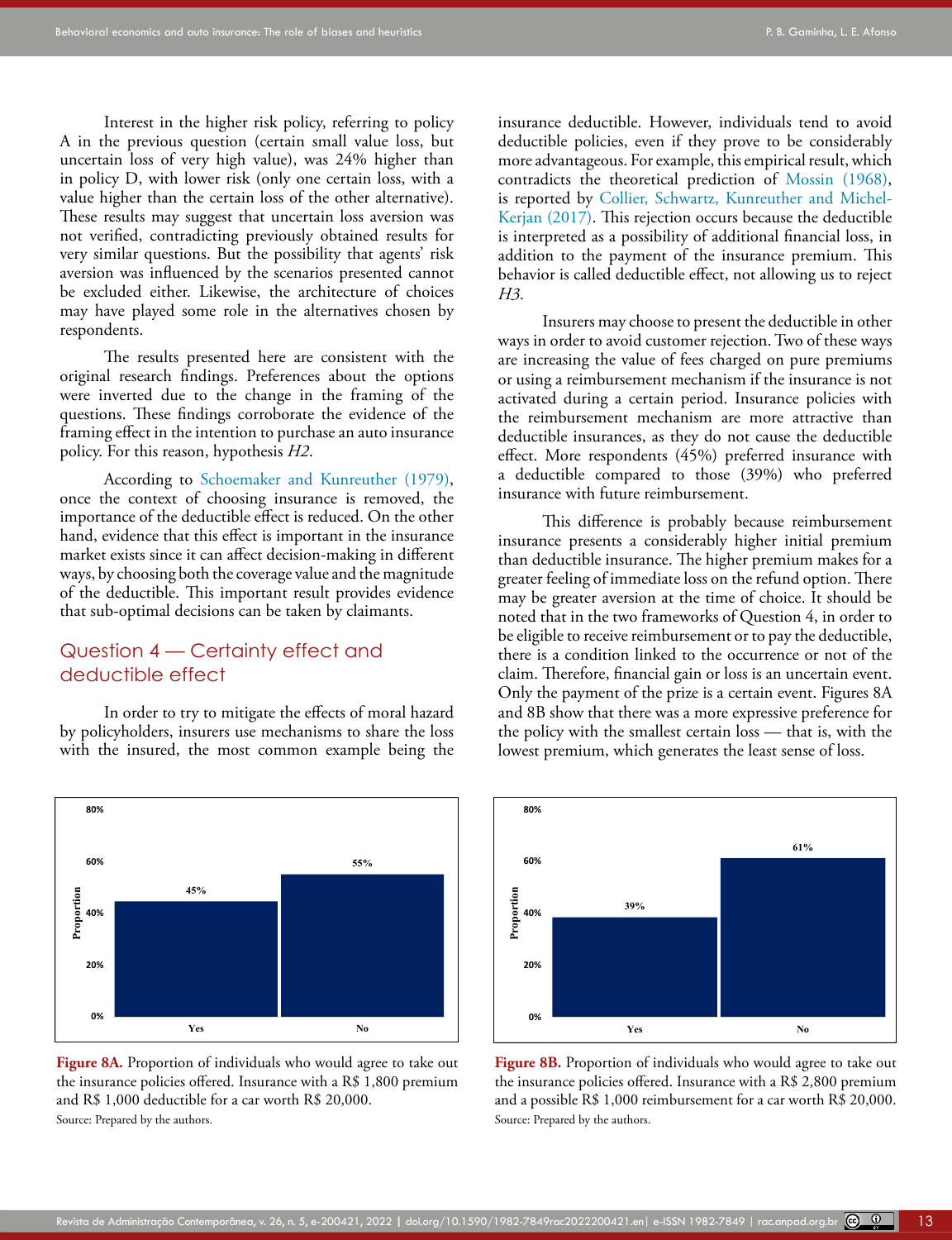This result can be interpreted as evidence of the certainty effect. For a policy with reimbursement to be more attractive, reimbursement must be received to offset the higher premium, an event that may not occur. This can increase risk aversion and lead to choosing the lowest risk choice, which is the policy with the lowest certain loss.

# Are individual characteristics important for purchasing insurance?

Knowing how individual characteristics influence the decision to purchase insurance is important. Thus, customized and more efficient nudges can be designed. With this in mind, a limited dependent variable (probit) model was estimated. The characteristics that may have influenced the acquisition of insurance by the research subjects were used as the dependent variables.

The binary dependent variable was constructed by combining the information from Question 13 (owning a car) and Question 14 (having or not having insurance) of the questionnaires. Note that these questions refer to the actual past decision on insurance, rather than the hypothetical decision to purchase insurance under certain conditions. Given that a positive answer to the second of these questions depends on the answer to the first, it was considered that those who have insurance stated that they own or have owned a car and that they are or had been insured. Conversely, it is considered that only individuals who, owning a vehicle, have not acquired this protection are not insured.

As dependent variables, a continuous variable (Arrow-Pratt coefficient) and four categorical variables were used, all divided into three ranges. The first is marital status, which assumes a value of one for single individuals and zero for married and divorced people. The second is age, divided into three groups: up to 25 years old, 26 to 40 years old, and 41+. The third is schooling. The first range includes individuals who have, at most, incomplete higher education. The second range covers people with a college degree. The last individuals have graduate degrees. Finally, the first income bracket includes people who earn up to three minimum wages (MW). The second includes respondents who have income from three to ten MW. In the third group are people with income above ten MW. For these last three categorical variables, the reference dummies are those in the highest ranges. Table 1 presents the results of the model, run on the Stata 17.0 software.

The estimated coefficients for the Arrow-Pratt coefficient, marital status, income, and age range were not significant. The two coefficients referring to schooling were significant at 1%, with relative signs and magnitudes within expectations.

**Table 1**. Probit model: acquisition of insurance.

| Dependent variable: purchase of insurance |              |  |  |  |
|-------------------------------------------|--------------|--|--|--|
| Arrow-Pratt coefficient                   | $-0.0655$    |  |  |  |
|                                           | 0.076        |  |  |  |
| Marital status                            | $-0.0473$    |  |  |  |
|                                           | (0.467)      |  |  |  |
| Age range 1                               | 0.0334       |  |  |  |
|                                           | (0.674)      |  |  |  |
| Age range 2                               | 0.3105       |  |  |  |
|                                           | (0.460)      |  |  |  |
| Schooling range 1                         | $-1.6585***$ |  |  |  |
|                                           | (0.519)      |  |  |  |
| Schooling range 2                         | $-1.1999***$ |  |  |  |
|                                           | (0.454)      |  |  |  |
| Wage range 1                              | 0.0956       |  |  |  |
|                                           | (0.548)      |  |  |  |
| Wage range 2                              | $-0.0085$    |  |  |  |
|                                           | (0.460)      |  |  |  |
| Constant                                  | 1.9749***    |  |  |  |
|                                           | (0.611)      |  |  |  |
| Pseudo $R^2$                              | 0.1929       |  |  |  |
| N                                         | 103          |  |  |  |

Note. Robust standard errors in parentheses. \*\*\*  $p < 0.01$ , \*\*  $p < 0.05$ , \*  $p < 0.1$ . Source: Prepared by the authors.

That is, lower education reduces the probability of having car insurance. The results can be visualized in another way, using the margins command, which allows the effects of the variables to be isolated, calculated in the mean values presented in Table 2. For example, it is about 1.5 times more likely that a person from the third schooling range has insurance, compared to a person from the first income range (0.9805/0.6573). Tests of means between the dummies of categorical variables, carried out two by two, show that there is no statistically significant difference between the marginal effects for income and age at 1% significance.

For the schooling variable, there is a difference between the first and second grades and between the first and third ranges, but not between the first and second. Taken together, these results provide evidence that, for this particular sample, the only significant variable for the ownership of auto insurance is the individuals' income. However, it should be noted that the sample is relatively small, which always requires caution when interpreting the results. These results provide some elements to conjecture that any nudges aimed at increasing the purchase of insurance should be different by income bracket, but not for the other variables.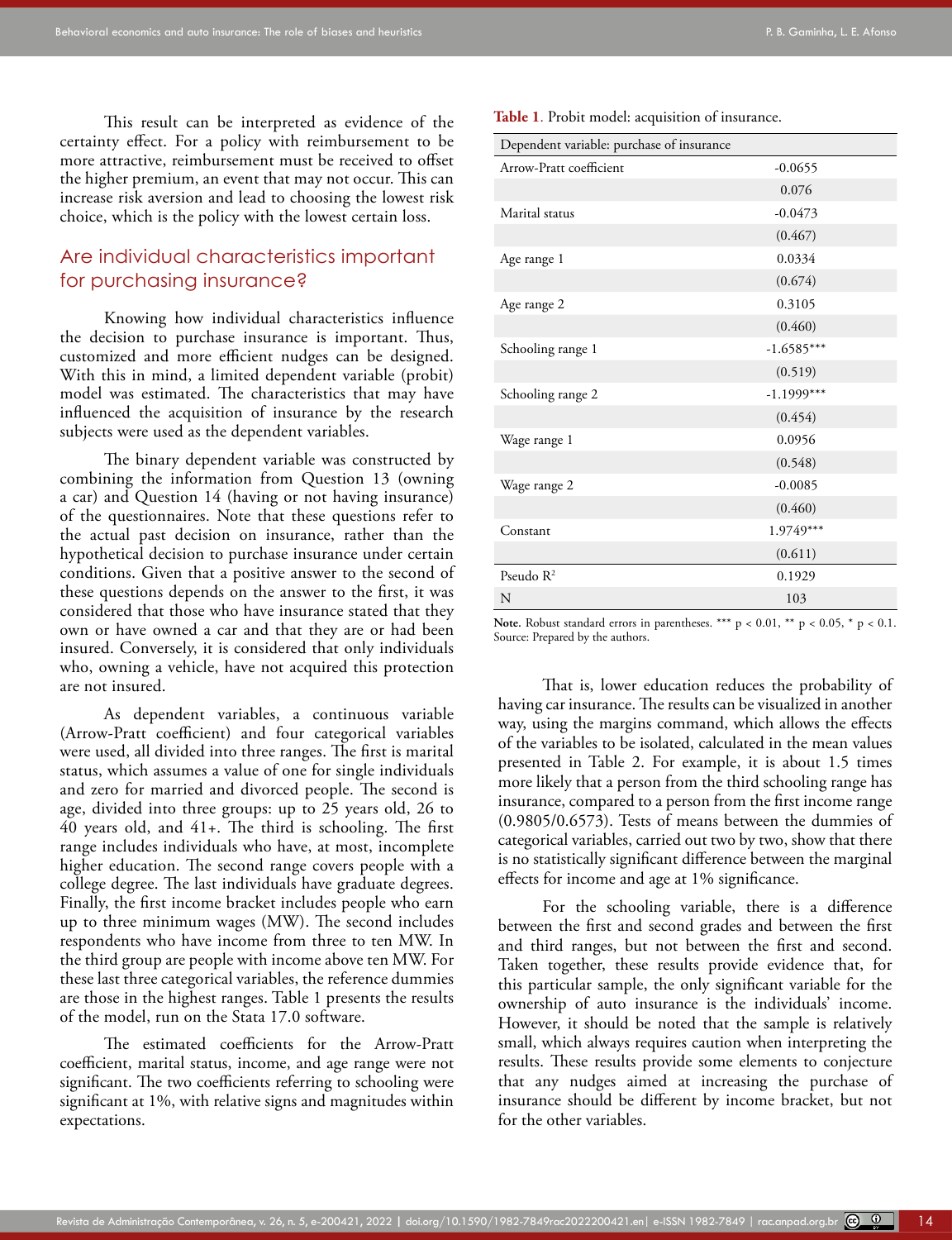|           | Margin | Standard error | $\rm{z}$ | p > z  |
|-----------|--------|----------------|----------|--------|
| Schooling |        |                |          |        |
| Range 1   | 0.6573 | 0.1237         | 5.3100   | 0.0000 |
| Range 2   | 0.8061 | 0.0686         | 11.7600  | 0.0000 |
| Range 3   | 0.9805 | 0.0188         | 52.2400  | 0.0000 |
| Income    |        |                |          |        |
| Range 1   | 0.9214 | 0.0489         | 18.8600  | 0.0000 |
| Range 2   | 0.9050 | 0.0400         | 22.6400  | 0.0000 |
| Range 3   | 0.9064 | 0.0788         | 11.5100  | 0.0000 |
| Age       |        |                |          |        |
| Range 1   | 0.8755 | 0.1025         | 8.5400   | 0.0000 |
| Range 2   | 0.9236 | 0.0380         | 24.3200  | 0.0000 |
| Range 3   | 0.8685 | 0.0795         | 10.9300  | 0.0000 |

#### **Table 2.** Marginal effects.

**Note.** Source: Prepared by the authors.

# **FINAL CONSIDERATIONS**

This study conducted an experiment to analyze how framing, anchoring, and certainty effects can influence the behavior of automobile insurance consumers, in a way that is supposed to be original in the Brazilian literature. The theoretical framework originates from behavioral economics. This area of knowledge, originated from the renowned works of Kahneman and Tversky, provides theoretical subsidies and sophisticated tools to understand consumer behavior. This is especially true in cases of decision under risk conditions in which the consumers' choices may actually violate rationality assumptions.

Purchasing insurance is a risky decision. Methodologies based on the fundamentals of behavioral economics are a promising field of research, as shown in the review by [Jaspersen \(2016\).](#page-17-7) Complementarily, [Richter et al. \(2019\)](#page-17-12) note that the purchase of insurance is the result of a complex decision-making process, in which behavioral factors play an important role. The understanding of how consumers decide to purchase their policies are of great interest to the insurance market.

Initially, the Arrow-Pratt risk aversion coefficient was calculated. The results show that biases and heuristics can affect the judgment of insurance buyers. Evidences were found that allow us not to refute the three working hypotheses, and which, in general, corroborate previous studies carried out in other countries: framing effect — [Brown, Kling, Mullainathan and Wrobel \(2008\)](#page-16-20) and [Johnson et al. \(1993\)](#page-17-8); certainty effect – Kahneman and [Tversky \(1979\)](#page-17-1); anchoring effect – [Jetter and Walker](#page-17-6)  [\(2017\)](#page-17-6); greater risk aversion for women – [Cohen and](#page-16-6) Einav  $(2007)$ ; and influence of schooling – [Coe et al.](#page-16-4) [\(2016\)](#page-16-4). In particular, it was also possible to verify that the context (in this case, the association of certain locations with risk events) was relevant to explain the decisions to purchase insurance.

An important result was obtained from the answers to Question 3.1, in which the deductible payment seems to have influenced the respondents' risk aversion. This evidence seems to fill a gap in the literature pointed out by [Mol, Botzen and Blasch \(2020\).](#page-17-22) The findings on deductibles are somewhat different from those verified by [Kunreuther and Pauly \(2020\),](#page-17-23) who did not find evidence of preference for lower deductibles when observing health insurance.

Unconscious or not, these biases and heuristics are responsible for insurance acquisition in a nonoptimal way, incompatible with the risk elements (associated probability and severity). According to [Johnson et al. \(1993\),](#page-17-8) the existence of such biases can cause insurance markets not to function efficiently, or reduce the demand for insurance, reducing welfare ([Kremer, Rao, & Schilbach, 2019\)](#page-17-24). In particular, the results for the deductible effect give rise to the argument that an adequate choice architecture can increase market efficiency, reducing the possibility of sub-optimal choices by consumers. [Chandra, Handel and Schwartzstein](#page-16-21) [\(2019\)](#page-16-21) present several situations with evidence that policyholders respond to nudges. A possible example, based on the arguments of [Robinson, Botzen, Kunreuther](#page-17-25) [and Chaudhry \(2021\),](#page-17-25) would be defaults on deductible choices.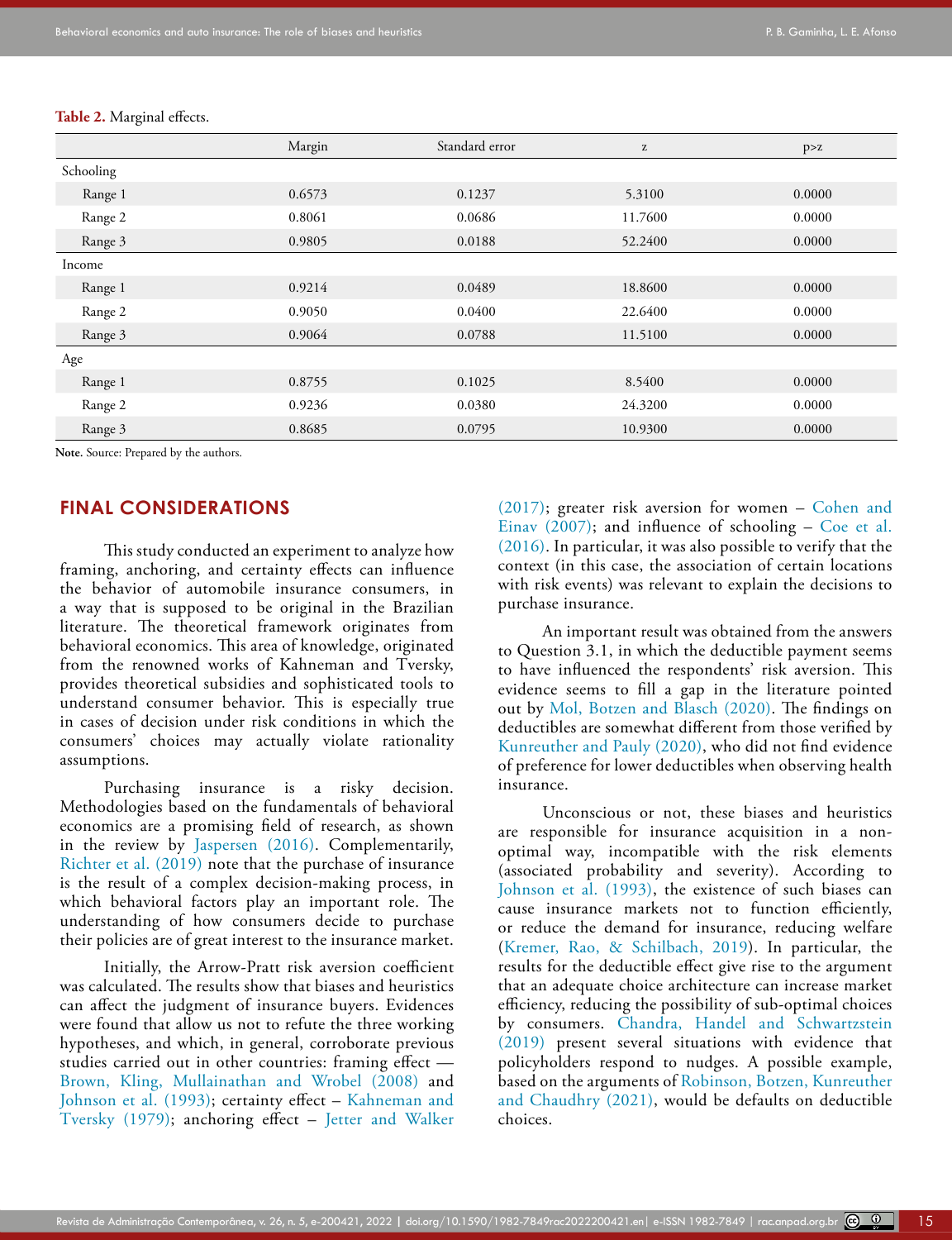Complementarily, the results of the econometric procedure, albeit very cautiously, shed some light on which consumer characteristics could be used to eventually stimulate the demand for insurance. For example, there is evidence of differences by schooling, but not by income level.

Understanding the mechanisms that influence consumer decisions for certain products is essential for market solutions to be able to generate more efficient resource allocation, as well as more efficient risk management strategies. There are direct impacts on the various agents involved. This is particularly true on the insurance supply side, as companies can offer more suitable products and turn this knowledge into a competitive advantage. As [Jaspersen and Aseervatham \(2017\)](#page-17-15) note, a more adequate understanding of the demand patterns for insurance can make providers — insurance companies improve their results via a more precise targeting of their expenses. These firms could also exploit consumer biases when selling insurance.

For regulators, this knowledge is also important to try to protect the consumer and make the insurance market work more adequately (Richter, Ruß, & Schelling, 2019). This can be done either via the mandatory provision of relevant information for decision-making or an eventual standardization of the way this information is made available. The reasons are the results found for the framing effect (in which the form of presentation of policies had an impact on consumer decisions) and for the deductible effect. There is thus room to improve the design of policies and insurance contracts.

Welfare gains may occur if regulators base their actions on some elements of behavioral economics ([Baker & Siegelman, 2013](#page-16-22)). As [Dudley and Xie \(2020\)](#page-16-23)  precisely point out, an architecture of regulatory choices must be developed to both induce choices that maximize individual welfare and serve public interests. It is a complex and imperative task, as even regulators are not free from bias. Caution must be taken, particularly at a time when the Brazilian insurance market is undergoing a deregulation process and the entry of new actors. Benartzi [et al. \(2017\)](#page-16-24) list several conditions for public actions linked to the architecture of choices to be successful.

Finally, it is important that claimants can correctly understand the risk elements involved in an insurance contract. There is evidence of the positive role that financial education can play in this case (Xiao & Porto, 2019).

Understanding consumer behavior and demand determinants is even more necessary in the insurance field. The individual's perception of the risks to which they are exposed depends on a series of internal and external factors, as shown by the results. Therefore, it is up to the insurance market to seek a better understanding of the behaviors that contribute to attitudes of risk aversion or propensity, resulting from cognitive biases present in individuals [\(Kunreuther, Pauly, & McMorrow, 2013\)](#page-17-5). This is an aspect also pointed out by [Sydnor \(2010\)](#page-18-6), when analyzing real data on homeowners insurance in the USA. However, the author also notes that any changes on the demand side could lead to changes on the supply side, with the creation of mechanisms that allow separating customers by risk profile.

Thus, the market design and product offer must be able to incorporate these behaviors and, thus, be able to mitigate and transfer risks more efficiently. The elaboration of nudges is a possible field of action for regulators to address in future research projects, as these help improve the efficiency of the markets. There are successful experiences in socially responsible retirement investments ([Hoffmann, Cam, & Camilleri, 2019\)](#page-16-25) and educational finance policies ([Marx & Turner, 2019](#page-17-26)), that the insurance area can learn from.

This study has some limitations. The small sample size forced the aggregation of some variables into categories and reduced the robustness of some statistical analyses. Most of the questions refer to hypothetical choices, which may not always correspond to the actual choices made by consumers. Due to the time available to the research subjects, the number of questions had to be reduced, which prevented other characteristics from being explored. Finally, only one type of insurance was discussed, which reduces the eventual generalization of the results, given that the profile of applicants for other types of insurance may be different. Further studies may come to employ real databases of insurers, with an increase in the database, either in the number of individuals or in the period analyzed. Further applying the methods in this article to other types of insurance also remains open. Finally, as behavioral aspects of demand impact companies, it can be very interesting to study how this affects the supply side, that is, insurance companies.

### **ACKNOWLEDGMENTS**

The authors would like to thank the associate editor and the four reviewers for their careful analysis, which certainly contributed to improving the quality of the article. The authors also thank Marislei Nishijima, for the helpful comments and insights. Any remaining errors are the responsibility of the authors.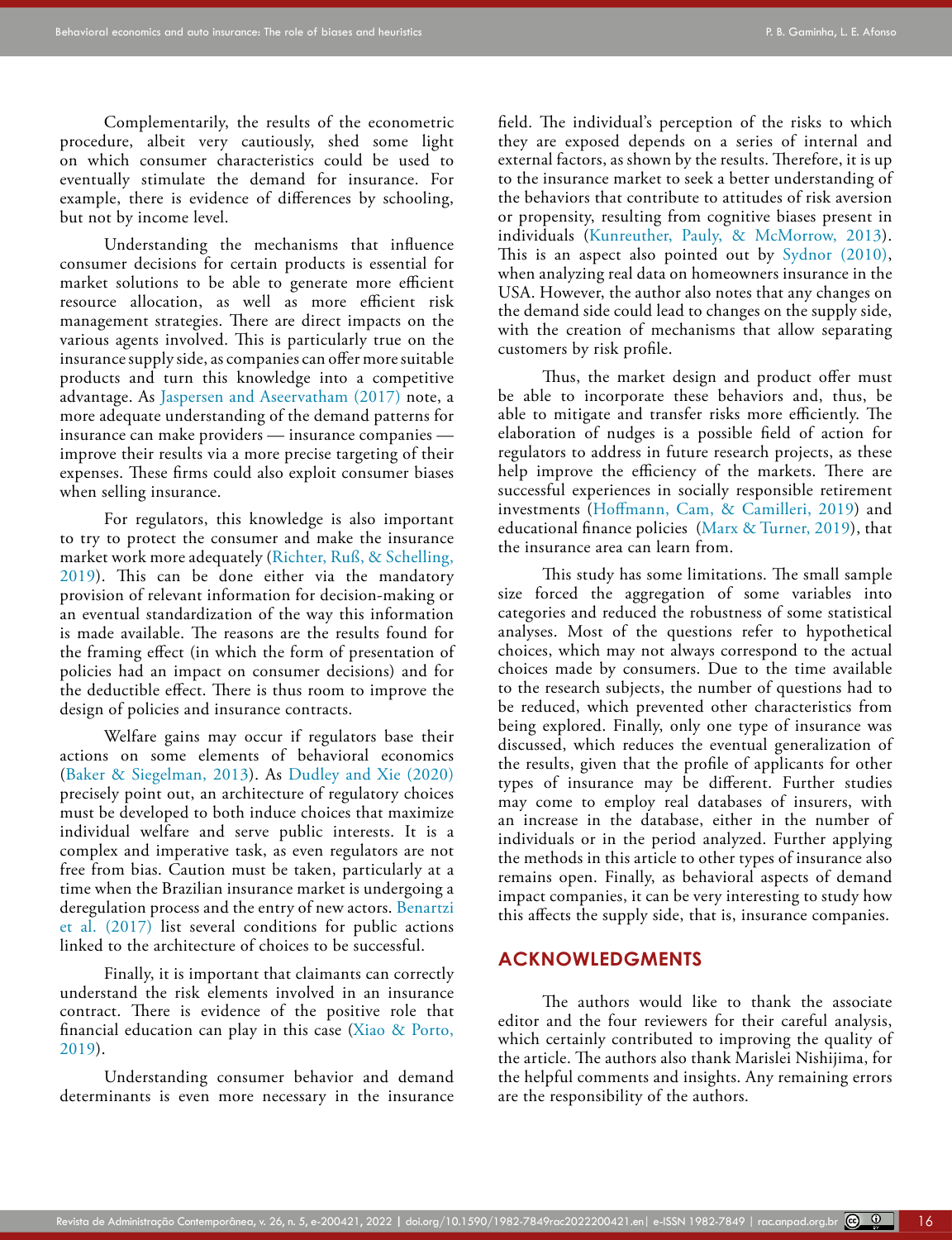# **REFERENCES**

- <span id="page-16-17"></span>Baddeley, M. (2019). The unfolding landscape of behavioral economics: from the past to the future. *Journal of Behavioral Economics for Policy*, *3*(1), 5–11. Retrieved from [https://sabeconomics.org/wordpress/wp-content/uploads/](https://sabeconomics.org/wordpress/wp-content/uploads/JBEP-3-1-3-Baddeley_OnBE.pdf) [JBEP-3-1-3-Baddeley\\_OnBE.pdf](https://sabeconomics.org/wordpress/wp-content/uploads/JBEP-3-1-3-Baddeley_OnBE.pdf)
- <span id="page-16-22"></span>Baker, T., & Siegelman, P. (2013). You want insurance with that; Using behavioral economics to protect consumers from add-on insurance products. insurance *Connecticut Insurance Law Journal*, *115*. Retrieved from [https://scholarship.law.upenn.edu/faculty\\_scholarship/441/](https://scholarship.law.upenn.edu/faculty_scholarship/441/)
- <span id="page-16-12"></span>Barsky, R. B., Juster, F. T., Kimball, M. S., & Shapiro, M. D. (1997). Preference parameters and behavioral heterogeneity: An experimental approach in the health and retirement study. *The Quarterly Journal of Economics*, *112*(2), 537–579. <https://doi.org/https://doi.org/10.1162/003355397555280>
- <span id="page-16-18"></span>Barth, M. M., Hatem, J. J., & Yang, B. Z. (2004). A pedagogical note on risk framing. *Risk Management and Insurance Review*, *7*(2), 151–164. [https://doi.org/10.1111/j.1098-1616.2004.00042.x](https://doi.org/10.1111/j.1098-1616.2004.00042.x )
- <span id="page-16-24"></span>Benartzi, S., Beshears, J., Milkman, K. L., Sunstein, C. R., Thaler, R. H., Shankar, M., Tucker-Ray, W., Congdon, W. J., & Galing, S. (2017). Should governments invest more in nudging? *Psychological Science*, *28*(8), 1041–1055. [https://doi.org/10.1177/0956797617702501](https://doi.org/10.1177/0956797617702501 )
- <span id="page-16-8"></span>Berg, L. (2014). Who benefits from behavioural economics? *Economic Analysis and Policy*, *44*(2), 221–232. [https://doi.org/10.1016/j.eap.2014.06.001](https://doi.org/10.1016/j.eap.2014.06.001 )
- <span id="page-16-5"></span>Borghans, L., Heckman, J. J., Golsteyn, B. H. H., & Meijers, H. (2009). Gender differences in risk aversion and ambiguity aversion. *Journal of the European Economic Association*, *7*(2–3), 649– 658. [https://doi.org/10.1162/JEEA.2009.7.2-3.649](https://doi.org/10.1162/JEEA.2009.7.2-3.649 )
- <span id="page-16-14"></span>Brooks, C., Sangiorgi, I., Hillenbrand, C., & Money, K. (2018). Why are older investors less willing to take financial risks? *International Review of Financial Analysis*, *56*, 52–72. <https://doi.org/10.1016/j.irfa.2017.12.008>
- <span id="page-16-20"></span>Brown, J. R., Kling, J. R., Mullainathan, S., & Wrobel, M. V. (2008). Why don't people insure late-life consumption? A framing explanation of the under-annuitization puzzle. *American Economic Review, 98*(2), 304–309. [https://doi.org/10.1257/aer.98.2.304](https://doi.org/10.1257/aer.98.2.304 )
- <span id="page-16-21"></span>Chandra, A., Handel, B., & Schwartzstein, J. (2019). Behavioral economics and health-care markets. In D. Bernheim, S. DellaVigna, & D. Laibson (Eds.), *Handbook of behavioral economics* (Vol. 2, Chap. 6, pp. 459–502). Amsterdam: Elsevier. <https://doi.org/10.1016/bs.hesbe.2018.11.004>
- <span id="page-16-15"></span>Chaulk, B., Johnson, P., & Bulcroft, R. (2003). Effects of marriage and children on financial risk tolerance: A synthesis of family development and prospect theory. *Journal of Family and Economic Issues*, *24*(3), 257–279. [https://doi.org/10.1023/A:1025495221519](https://doi.org/10.1023/A:1025495221519 )
- <span id="page-16-4"></span>Coe, N. B., Belbase, A., & Wu, A. Y. (2016). Overcoming barriers to life insurance coverage: A behavioral approach. *Risk Management and Insurance Review*, *19*(2), 307–336. <https://doi.org/10.1111/rmir.12064>
- <span id="page-16-6"></span>Cohen, A., & Einav, L. (2007). Estimating risk preferences from deductible choice. *American Economic Review*, *97*(3), 745–788.<https://doi.org/10.1257/aer.97.3.745>
- <span id="page-16-7"></span>Cohen, A., & Siegelman, P. (2010). Testing for adverse selection in insurance markets. *Journal of Risk and Insurance*, *77*(1), 39– 84.<https://doi.org/10.1111/j.1539-6975.2009.01337.x>
- <span id="page-16-19"></span>Collier, B., Schwartz, D., Kunreuther, H. C., & Michel-Kerjan, E. O. (2017). Risk preferences in small and large stakes: Evidence from insurance contract decisions [Working Paper 23579]. *National Bureau of Economic Research*, Cambridge, MA.<https://doi.org/10.3386/w23579>
- <span id="page-16-2"></span>Corcos, A., Montmarquette, C., & Pannequin, F. (2020). How the demand for insurance became behavioral. *Journal of Economic Behavior & Organization*, *180*, 590–595. <https://doi.org/10.1016/j.jebo.2020.09.001>
- <span id="page-16-13"></span>Cruz, G. S. Z. (2017). *Tomada de decisão em seguros: Os efeitos do contexto e da franquia dedutível para os tomadores de seguro auto* (Undergraduate dissertation). Universidade de São Paulo, FEA, São Paulo, SP, Brazil.
- <span id="page-16-9"></span>Czibor, E., Jimenez-Gomez, D., & List, J. A. (2019). The dozen things experimental economists should do (More of) [Working Paper 25451]. *National Bureau of Economic Research*, Cambridge, MA. [https://doi.org/10.3386/w25451](https://doi.org/10.3386/w25451 )
- <span id="page-16-1"></span>Dhami, S. (2016). *The foundations of behavioral economic analysis*. Oxford: Oxford University Press.
- <span id="page-16-23"></span>Dudley, S. E., & Xie, Z. (2020). Designing a choice architecture for regulators. *Public Administration Review*, *80*(1), 151–156. <https://doi.org/10.1111/puar.13112>
- <span id="page-16-11"></span>Eisenhauer, J. G., & Ventura, L. (2003). Survey measures of risk aversion and prudence. *Applied Economics*, *35*(13), 1477– 1484.<https://doi.org/10.1080/0003684032000151287>
- <span id="page-16-3"></span>Gottlieb, D., & Mitchell, O. S. (2020). Narrow framing and long‐ term care insurance. *Journal of Risk and Insurance*, *87*(4), 861-893. <https://doi.org/10.1111/jori.12290>
- <span id="page-16-16"></span>Hansen, J. V., Jacobsen, R. H., & Lau, M. I. (2016). Willingness to pay for insurance in Denmark. *Journal of Risk and Insurance*, *83*(1), 49–76. [https://doi.org/10.1111/j.1539-6975.2013.12011.x](https://doi.org/10.1111/j.1539-6975.2013.12011.x )
- <span id="page-16-10"></span>Harrison, G. W., & Ng, J. M. (2019). Behavioral insurance and economic theory: A literature review. *Risk Management and Insurance Review*, *22*(2), 133–182. [https://doi.org/10.1111/rmir.12119](https://doi.org/10.1111/rmir.12119 )
- <span id="page-16-0"></span>Harrison, G. W., & Richter, A. (2016). Introduction: Symposium on the methodologies of behavioral insurance. *Journal of Risk and Insurance*, *83*(1), 43–47. [https://doi.org/10.1111/jori.12144](https://doi.org/10.1111/jori.12144 )
- <span id="page-16-25"></span>Hoffmann, R., Cam, M.-A., & Camilleri, A. R. (2019). Deciding to invest responsibly: Choice architecture and demographics in an incentivised retirement savings experiment. *Journal of Behavioral and Experimental Economics*, *80*, 219–230. <https://doi.org/10.1016/j.socec.2019.04.005>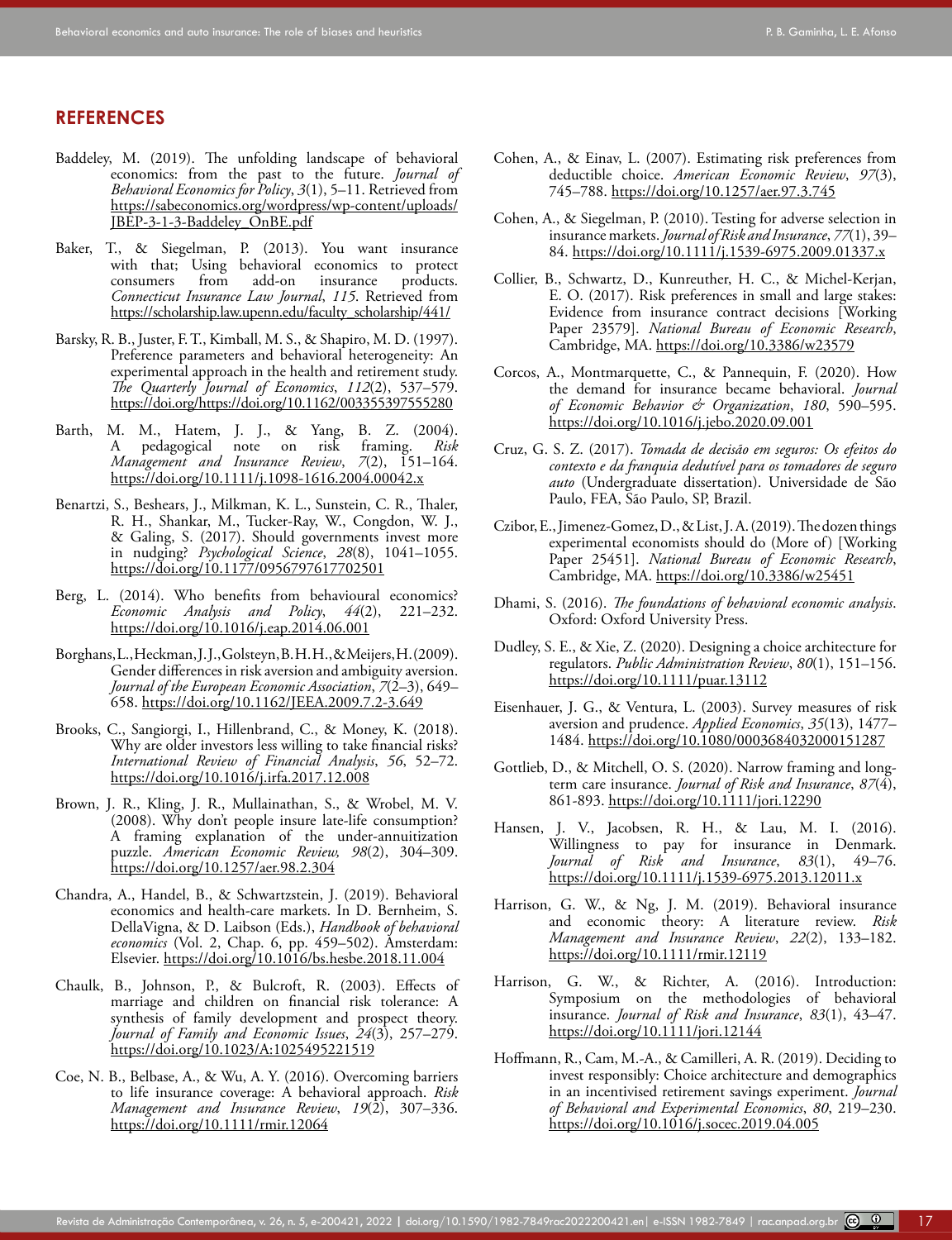- <span id="page-17-20"></span>Irandoust, M. (2017). Factors associated with financial risk tolerance based on proportional odds model: Evidence from Sweden. *Journal of Financial Counseling and Planning*, *28*(1), 155– 164. <https://doi.org/10.1891/1052-3073.28.1.155>
- <span id="page-17-7"></span>Jaspersen, J. G. (2016). Hypothetical surveys and experimental studies of insurance demand: A review. *Journal of Risk and Insurance*, *83*(1), 217–255. [https://doi.org/10.1111/jori.12100](https://doi.org/10.1111/jori.12100 )
- <span id="page-17-15"></span>Jaspersen, J. G., & Aseervatham, V. (2017). The influence of affect on heuristic thinking in insurance demand. *Journal of Risk and Insurance*, *84*(1), 239–266. [https://doi.org/10.1111/jori.12088](https://doi.org/10.1111/jori.12088 )
- <span id="page-17-14"></span>Jaspersen, J. G., Ragin, M. A., & Sydnor, J. R. (2019). Predicting insurance demand from risk attitudes [Working Paper 26508]. *National Bureau of Economic Research*, Cambridge, MA.<https://doi.org/10.3386/w26508>
- <span id="page-17-6"></span>Jetter, M., & Walker, J. K. (2017). Anchoring in financial decision-making: Evidence from Jeopardy! *Journal of Economic Behavior & Organization*, *141*, 164–176. [https://doi.org/10.1016/j.jebo.2017.07.006](https://doi.org/10.1016/j.jebo.2017.07.006 )
- <span id="page-17-18"></span>Jianakoplos, N. A., & Bernasek, A. (2006). Financial risk taking by age and birth cohort. *Southern Economic Journal*, *72*(4), 981-1001.<https://doi.org/10.2307/20111864>
- <span id="page-17-8"></span>Johnson, E. J., Hershey, J., Meszaros, J., & Kunreuther, H. (1993). Framing, probability distortions, and insurance decisions. *Journal of Risk and Uncertainty*, *7*(1), 35–51. [https://doi.org/10.1007/BF01065313](https://doi.org/10.1007/BF01065313 )
- <span id="page-17-1"></span>Kahneman, D., & Tversky, A. (1979). Prospect theory: An analysis of decision under risk. *Econometrica*, *47*(2), 263–292. <https://doi.org/10.2307/1914185>
- <span id="page-17-4"></span>Kirchler, E., & Hoelzl, E. (2017). *Economic psychology: An introduction*. Cambridge: Cambridge University Press. <https://doi.org/10.1017/9781139629065>
- <span id="page-17-24"></span>Kremer, M., Rao, G., & Schilbach, F. (2019). Behavioral development economics. In B. D. Bernheim, S. DellaVigna, & D. Laibson (Eds.), *Handbook of behavioral economics - applications and foundations 1* (Vol. 2, Chap. 5, pp. 345–458). Amsterdam: Elsevier. [https://doi.org/10.1016/bs.hesbe.2018.12.002](https://doi.org/10.1016/bs.hesbe.2018.12.002 )
- <span id="page-17-5"></span>Kunreuther, H. C., Pauly, M. V., & McMorrow, S. (2013). *Insurance & behavioral economics: Improving decisions in the most misunderstood industry*. Cambridge: Cambridge University Press.
- <span id="page-17-23"></span>Kunreuther, H., & Pauly, M. (2020). Do people have a bias for low-deductible insurance? [Working Paper 26994]. *National Bureau of Economic Research*, Cambridge, MA. [https://doi.org/10.3386/w26994](https://doi.org/10.3386/w26994 )
- <span id="page-17-3"></span>Ledo, B. C. A., & Lopes, C. M. A. (2019). Estimating risk and risk aversion in the automobile insurance market. *Brazilian Review of Econometrics*, *39*(1), 85–112. [https://doi.org/10.12660/bre.v39n12019.73975](https://doi.org/10.12660/bre.v39n12019.73975 )
- <span id="page-17-17"></span>Levy, M. (2015). An evolutionary explanation for risk aversion. *Journal of Economic Psychology*, *46*, 51–61. [https://doi.org/10.1016/j.joep.2014.12.001](https://doi.org/10.1016/j.joep.2014.12.001 )
- <span id="page-17-9"></span>Lin, X. (2020). Feeling is believing? Evidence from earthquake shaking experience and insurance demand. *Journal of Risk and Insurance*, *87*(2), 351–380. [https://doi.org/10.1111/jori.12291](https://doi.org/10.1111/jori.12291 )
- <span id="page-17-26"></span>Marx, B. M., & Turner, L. J. (2019). Student loan nudges: Experimental evidence on borrowing and educational attainment. *American Economic Journal: Economic Policy*, *11*(2), 108–141. <https://doi.org/10.1257/pol.20180279>
- <span id="page-17-22"></span>Mol, J. M., Botzen, W. J. W., & Blasch, J. E. (2020). Risk reduction in compulsory disaster insurance: Experimental evidence on moral hazard and financial incentives. *Journal of Behavioral and Experimental Economics*, *84*, 101500. <https://doi.org/10.1016/j.socec.2019.101500>
- <span id="page-17-21"></span>Mossin, J. (1968). Aspects of rational insurance purchasing. *Journal of Political Economy*, *76*(4, Part 1), 553–568. [https://doi.org/10.1086/259427](https://doi.org/10.1086/259427 )
- <span id="page-17-0"></span>Muramatsu, R. (2020). Microfinanças e comportamento financeiro dos pobres: Algumas contribuições da economia comportamental. *Brazilian Journal of Development*, *6*(5), 27275–27294.<https://doi.org/10.34117/bjdv6n5-251>
- <span id="page-17-13"></span>Ogaki, M., & Tanaka, S. C. (2019). *Behavioral economics: Toward a new economics by integration with traditional economics*. Singapore: Springer Singapore. [https://doi.org/10.1007/978-981-10-6439-5](https://doi.org/10.1007/978-981-10-6439-5 )
- <span id="page-17-11"></span>Outreville, J. F. (2014). Risk aversion, risk behavior and demand for insurance: A survey. *Journal of Insurance Issues*, *37*(2), 158–186. Retrieved from [https://www.jstor.org/stable/43151298](https://www.jstor.org/stable/43151298 )
- <span id="page-17-10"></span>Peres, V. M., Maldonado, W. L., & Candido, O. (2019). Automobile insurance in Brazil: Market concentration and demand. *Revista Contabilidade & Finanças*, *30*(81), 396–408. <https://doi.org/10.1590/1808-057x201808300>
- <span id="page-17-16"></span>Pratt, J. W. (1964). Risk aversion in the small and in the large. *Econometrica*, *32*(1/2), 122–136. [https://doi.org/10.2307/1913738](https://doi.org/10.2307/1913738 )
- <span id="page-17-12"></span>Richter, A., Ruß, J., & Schelling, S. (2019). Insurance customer behavior: Lessons from behavioral economics. *Risk Management and Insurance Review*, *22*(2), 183–205. <https://doi.org/10.1111/rmir.12121>
- <span id="page-17-2"></span>Richter, A., Schiller, J., & Schlesinger, H. (2014).<br>Behavioral insurance: Theory and experiments. Behavioral insurance: Theory and experiments. *Journal of Risk and Uncertainty*, *48*(2), 85–96. [https://doi.org/10.1007/s11166-014-9188-x](https://doi.org/10.1007/s11166-014-9188-x )
- <span id="page-17-19"></span>Robinson, P. J., & Botzen, W. J. W. (2019). Economic experiments, hypothetical surveys and market data studies of insurance demand against low‐probability/high‐impact risks: A systematic review of designs, theoretical insights and determinants of demand. *Journal of Economic Surveys*, *33*(5), 1493–1530. <https://doi.org/10.1111/joes.12332>
- <span id="page-17-25"></span>Robinson, P. J., Botzen, W. J. W., Kunreuther, H., & Chaudhry, S. J. (2021). Default options and insurance demand. *Journal of Economic Behavior & Organization*, *183*, 39–56. [https://doi.org/10.1016/j.jebo.2020.12.017](https://doi.org/10.1016/j.jebo.2020.12.017 )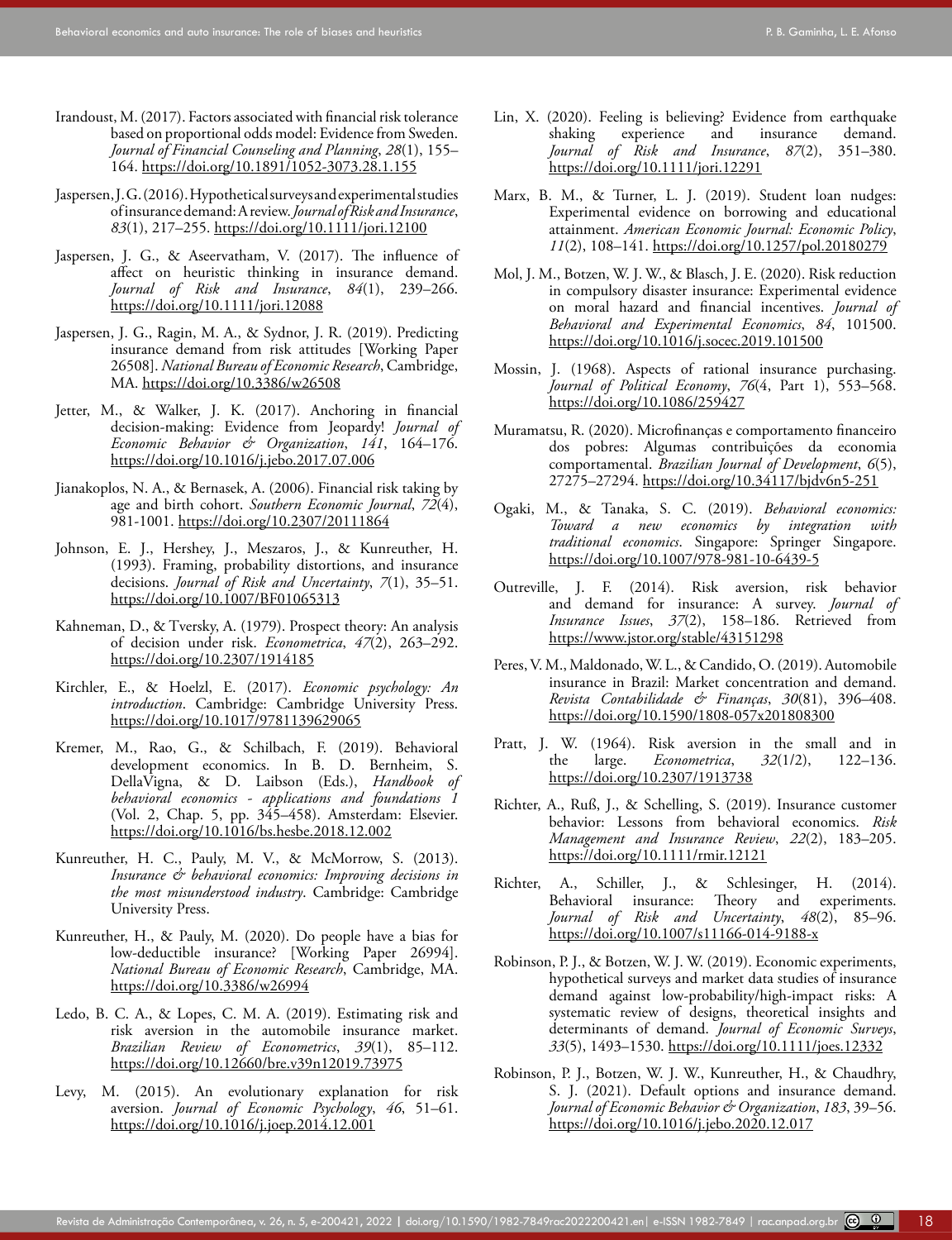- Ruß, J., & Schelling, S. (2018). Multi cumulative prospect theory and the demand for cliquet-style guarantees. *Journal of Risk and Insurance*, *85*(4), 1103–1125. [https://doi.org/10.1111/jori.12195](https://doi.org/10.1111/jori.12195 )
- <span id="page-18-7"></span>Samson, A. (2017). Selected behavioral science concepts. In A. Samson (Ed.), *The behavioral economics guide 2017* (pp. 82–114). London: Behavioral Science Solutions Ltd. Retrieved from [http://www.behavioraleconomics.com/BEGuide2017.pdf](http://www.behavioraleconomics.com/BEGuide2017.pdf )
- <span id="page-18-10"></span>Schmidt, U. (2016). Insurance demand under prospect theory: A graphical analysis. *Journal of Risk and Insurance*, *83*(1), 77–89. <https://doi.org/10.1111/jori.12098>
- <span id="page-18-11"></span>Schoemaker, P. J. H., & Kunreuther, H. C. (1979). An experimental study of insurance decisions. *The Journal of Risk and Insurance*, *46*(4), 603–618. [https://doi.org/10.2307/252533](https://doi.org/10.2307/252533 )
- <span id="page-18-13"></span>Schubert, R., Brown, M., Gysler, M., & Brachinger, H. W. (1999). Financial decision-making: Are women really more risk averse? *American Economic Review*, *89*(2), 381–385. <https://doi.org/10.1257/aer.89.2.381>
- <span id="page-18-12"></span>Segal, U. (1988). Probabilistic insurance and anticipated utility. *Journal of Risk and Insurance*, *55*(2), 287-297. [https://doi.org/10.2307/253329](https://doi.org/10.2307/253329 )
- <span id="page-18-2"></span>Seog, S. H. (2010). *The economics of risk and insurance*. Hoboken, NJ: Wiley-Blackwell.
- <span id="page-18-9"></span>Stewart, R. E., & Stewart, B. D. (2001). The loss of the certainty effect. *Risk Management and Insurance Review*, *4*(2), 29– 49. <https://doi.org/10.1111/1098-1616.00004>
- <span id="page-18-6"></span>Sydnor, J. (2010). (Over)insuring modest risks. *American Economic Journal: Applied Economics*, *2*(4), 177–199. [https://doi.org/10.1257/app.2.4.177](https://doi.org/10.1257/app.2.4.177 )
- <span id="page-18-0"></span>Thaler, R. H., & Sunstein, C. R. (2008). *Nudge: Improving decisions about health, wealth, and happiness*. Westminster, England: Penguin Books.
- <span id="page-18-4"></span>Tversky, A., & Kahneman, D. (1974). Judgment under uncertainty: Heuristics and biases: Biases in judgments reveal some heuristics of thinking under<br>uncertainty. Science, 185(4157), 1124-1131. *185*(4157), [https://doi.org/10.1126/science.185.4157.1124](https://doi.org/10.1126/science.185.4157.1124 )
- <span id="page-18-5"></span>Tversky, A., & Kahneman, D. (1981). The framing of decisions and the psychology of choice. *Science*, *211*(4481), 453–458. <https://doi.org/10.1126/science.7455683>
- <span id="page-18-1"></span>Tversky, A., & Kahneman, D. (1992). Advances in prospect theory: Cumulative representation of uncertainty. *Journal of Risk and Uncertainty*, *5*(4), 297–323. [https://doi.org/10.1007/BF00122574](https://doi.org/10.1007/BF00122574 )
- <span id="page-18-8"></span>Von Neumann, J., & Morgenstern, O. (1944). *Theory of games and economic Behavior*. Princeton, NJ: Princeton University Press.
- <span id="page-18-3"></span>Wakker, P. P., Thaler, R. H., & Tversky, A. (1997). Probabilistic insurance. *Journal of Risk and Uncertainty*, *15*(1), 7–28. <https://doi.org/10.1023/A:1007799303256>
- Watt, R., Vázquez, F. J., & Moreno, I. (2001). An experiment on rational insurance decisions. *Theory and Decision*, *51*(2–4), 247–296.<https://doi.org/10.1023/A:1015559127778>
- Xiao, J. J., & Porto, N. (2019). Present bias and financial behavior. *Financial Planning Review*, *2*(2), e1048. [https://doi.org/10.1002/cfp2.1048](https://doi.org/10.1002/cfp2.1048 )
- Zietz, E. N. (2003). An examination of the demand for life insurance. *Risk Management and Insurance Review*, *6*(2), 159–191. <https://doi.org/10.1046/J.1098-1616.2003.030.x>